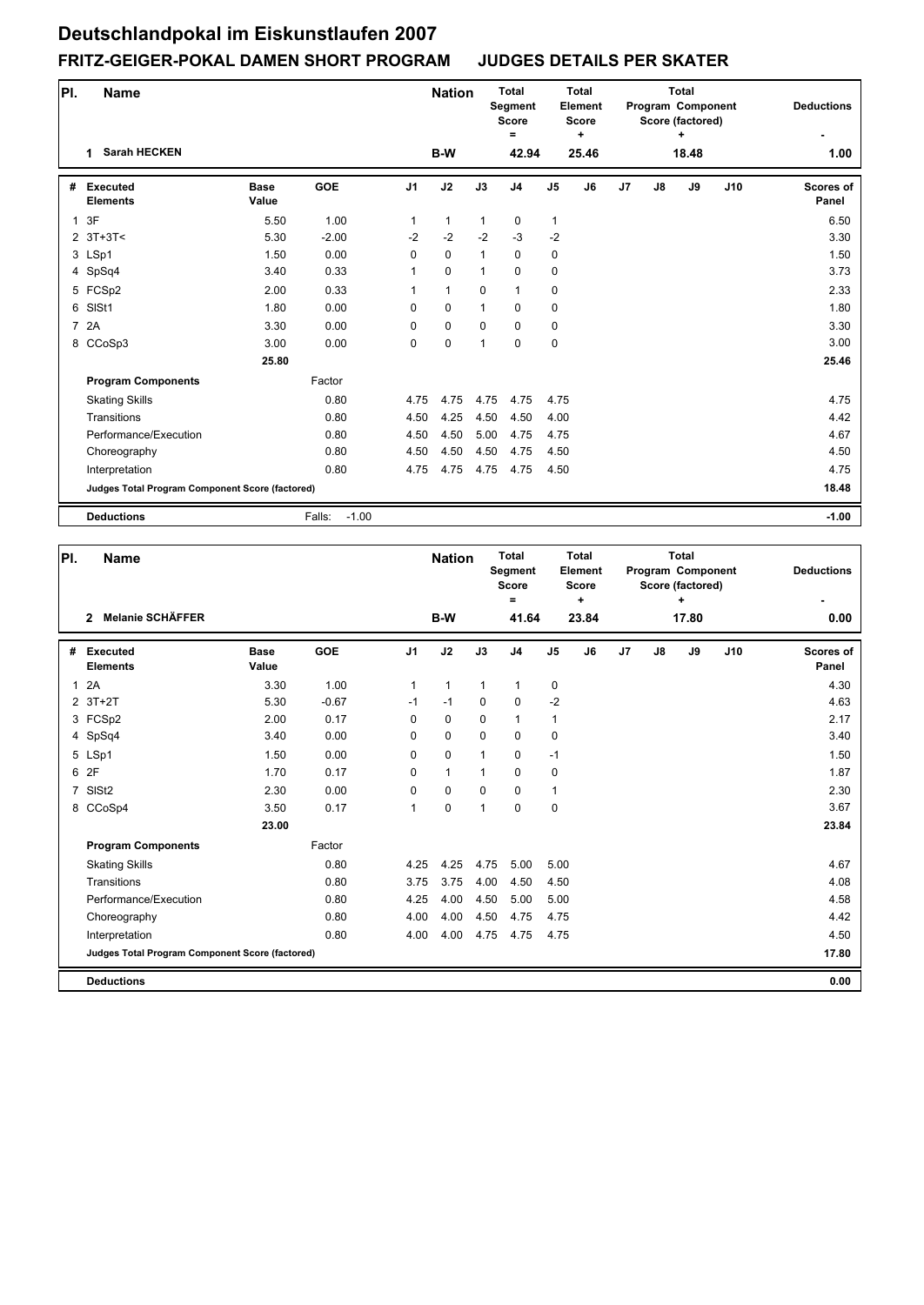| PI. | <b>Name</b>                                     |                      |            |                | <b>Nation</b> |             | <b>Total</b><br>Segment<br><b>Score</b><br>= |                | Total<br>Element<br><b>Score</b><br>$\ddot{}$ |                |               | <b>Total</b><br>Program Component<br>Score (factored)<br>÷ |     | <b>Deductions</b>         |
|-----|-------------------------------------------------|----------------------|------------|----------------|---------------|-------------|----------------------------------------------|----------------|-----------------------------------------------|----------------|---------------|------------------------------------------------------------|-----|---------------------------|
|     | <b>Katharina GIEROK</b><br>3                    |                      |            |                | <b>NRW</b>    |             | 40.60                                        |                | 23.40                                         |                |               | 17.20                                                      |     | 0.00                      |
| #   | <b>Executed</b><br><b>Elements</b>              | <b>Base</b><br>Value | <b>GOE</b> | J <sub>1</sub> | J2            | J3          | J <sub>4</sub>                               | J <sub>5</sub> | J6                                            | J <sub>7</sub> | $\mathsf{J}8$ | J9                                                         | J10 | <b>Scores of</b><br>Panel |
| 1   | 2A                                              | 3.30                 | $-1.17$    | $-1$           | $-2$          | $-2$        | $-1$                                         | $-2$           |                                               |                |               |                                                            |     | 2.13                      |
|     | $2$ 3T+2T                                       | 5.30                 | 0.00       | $\Omega$       | $\mathbf 0$   | $\Omega$    | $\mathbf 0$                                  | 0              |                                               |                |               |                                                            |     | 5.30                      |
|     | 3 2F                                            | 1.70                 | 0.00       | 0              | $\mathbf 0$   | 1           | $\mathbf 0$                                  | 0              |                                               |                |               |                                                            |     | 1.70                      |
|     | 4 FCSp2                                         | 2.00                 | 0.00       | $-1$           | $\mathbf{1}$  | 0           | 0                                            | 0              |                                               |                |               |                                                            |     | 2.00                      |
|     | 5 SpSq4                                         | 3.40                 | 0.67       | 0              | $\mathbf{1}$  | $\mathbf 0$ | $\mathbf{1}$                                 | $\mathbf{1}$   |                                               |                |               |                                                            |     | 4.07                      |
|     | 6 CCoSp4                                        | 3.50                 | 0.00       | $\Omega$       | $\mathbf 0$   | $\mathbf 0$ | $\mathbf 0$                                  | 0              |                                               |                |               |                                                            |     | 3.50                      |
| 7   | SISt1                                           | 1.80                 | 0.00       | 0              | $\mathbf 0$   | $\mathbf 0$ | $\mathbf 0$                                  | $\mathbf{1}$   |                                               |                |               |                                                            |     | 1.80                      |
|     | 8 LSp3                                          | 2.40                 | 0.50       | 1              | $\mathbf{1}$  | 1           | $\mathbf{1}$                                 | $\overline{2}$ |                                               |                |               |                                                            |     | 2.90                      |
|     |                                                 | 23.40                |            |                |               |             |                                              |                |                                               |                |               |                                                            |     | 23.40                     |
|     | <b>Program Components</b>                       |                      | Factor     |                |               |             |                                              |                |                                               |                |               |                                                            |     |                           |
|     | <b>Skating Skills</b>                           |                      | 0.80       | 4.25           | 4.25          | 4.50        | 4.50                                         | 4.25           |                                               |                |               |                                                            |     | 4.33                      |
|     | Transitions                                     |                      | 0.80       | 4.00           | 4.00          | 4.00        | 4.25                                         | 4.00           |                                               |                |               |                                                            |     | 4.00                      |
|     | Performance/Execution                           |                      | 0.80       | 4.25           | 4.25          | 4.50        | 4.50                                         | 4.50           |                                               |                |               |                                                            |     | 4.42                      |
|     | Choreography                                    |                      | 0.80       | 4.25           | 4.50          | 4.50        | 4.50                                         | 4.25           |                                               |                |               |                                                            |     | 4.42                      |
|     | Interpretation                                  |                      | 0.80       | 4.25           | 4.25          | 4.25        | 4.50                                         | 4.50           |                                               |                |               |                                                            |     | 4.33                      |
|     | Judges Total Program Component Score (factored) |                      |            |                |               |             |                                              |                |                                               |                |               |                                                            |     | 17.20                     |
|     | <b>Deductions</b>                               |                      |            |                |               |             |                                              |                |                                               |                |               |                                                            |     | 0.00                      |

| PI.            | <b>Name</b>                                     |                      |            |                | <b>Nation</b> |              | <b>Total</b><br><b>Segment</b><br><b>Score</b><br>$=$ |                | Total<br>Element<br><b>Score</b><br>٠ |    |    | <b>Total</b><br>Program Component<br>Score (factored)<br>٠ |     | <b>Deductions</b>         |
|----------------|-------------------------------------------------|----------------------|------------|----------------|---------------|--------------|-------------------------------------------------------|----------------|---------------------------------------|----|----|------------------------------------------------------------|-----|---------------------------|
|                | 4 Mira SONNENBERG                               |                      |            |                | <b>NRW</b>    |              | 38.30                                                 |                | 21.90                                 |    |    | 16.40                                                      |     | 0.00                      |
| #              | Executed<br><b>Elements</b>                     | <b>Base</b><br>Value | <b>GOE</b> | J <sub>1</sub> | J2            | J3           | J <sub>4</sub>                                        | J <sub>5</sub> | J6                                    | J7 | J8 | J9                                                         | J10 | <b>Scores of</b><br>Panel |
| $\mathbf{1}$   | 2A                                              | 3.30                 | $-1.40$    | $-2$           | $-2$          | $-1$         | $-2$                                                  | $-2$           |                                       |    |    |                                                            |     | 1.90                      |
|                | 2 SpSq4                                         | 3.40                 | 0.00       | $\Omega$       | $\Omega$      | $\Omega$     | $\mathbf 0$                                           | 0              |                                       |    |    |                                                            |     | 3.40                      |
|                | 3 LSp2                                          | 1.80                 | 0.33       | $\Omega$       | $\mathbf{1}$  | 1            | $\Omega$                                              | $\mathbf{1}$   |                                       |    |    |                                                            |     | 2.13                      |
|                | 4 3T+2T                                         | 5.30                 | 0.00       | $\Omega$       | $\mathbf 0$   | $\Omega$     | $\Omega$                                              | $\pmb{0}$      |                                       |    |    |                                                            |     | 5.30                      |
|                | 5 FCSp2                                         | 2.00                 | 0.17       | $\Omega$       | 0             | $\mathbf{1}$ | $\Omega$                                              | $\mathbf{1}$   |                                       |    |    |                                                            |     | 2.17                      |
|                | 6 CiSt1                                         | 1.80                 | 0.00       | $\mathbf 0$    | $\mathbf 0$   | $\mathbf 0$  | $\mathbf 0$                                           | $\mathbf 0$    |                                       |    |    |                                                            |     | 1.80                      |
| $\overline{7}$ | 2F                                              | 1.70                 | 0.00       | $\Omega$       | $\mathbf 0$   | $\Omega$     | $\Omega$                                              | $\mathbf 0$    |                                       |    |    |                                                            |     | 1.70                      |
|                | 8 CCoSp4                                        | 3.50                 | 0.00       | $-1$           | $\mathbf 0$   | $\mathbf 0$  | $\mathbf 0$                                           | $\pmb{0}$      |                                       |    |    |                                                            |     | 3.50                      |
|                |                                                 | 22.80                |            |                |               |              |                                                       |                |                                       |    |    |                                                            |     | 21.90                     |
|                | <b>Program Components</b>                       |                      | Factor     |                |               |              |                                                       |                |                                       |    |    |                                                            |     |                           |
|                | <b>Skating Skills</b>                           |                      | 0.80       | 3.75           | 4.25          | 4.75         | 4.25                                                  | 4.00           |                                       |    |    |                                                            |     | 4.17                      |
|                | Transitions                                     |                      | 0.80       | 3.50           | 4.00          | 4.25         | 4.00                                                  | 3.75           |                                       |    |    |                                                            |     | 3.92                      |
|                | Performance/Execution                           |                      | 0.80       | 3.75           | 4.50          | 4.75         | 4.25                                                  | 4.25           |                                       |    |    |                                                            |     | 4.33                      |
|                | Choreography                                    |                      | 0.80       | 3.75           | 4.25          | 4.75         | 4.25                                                  | 3.75           |                                       |    |    |                                                            |     | 4.08                      |
|                | Interpretation                                  |                      | 0.80       | 3.75           | 4.25          | 4.75         | 4.00                                                  | 3.50           |                                       |    |    |                                                            |     | 4.00                      |
|                | Judges Total Program Component Score (factored) |                      |            |                |               |              |                                                       |                |                                       |    |    |                                                            |     | 16.40                     |
|                | <b>Deductions</b>                               |                      |            |                |               |              |                                                       |                |                                       |    |    |                                                            |     | 0.00                      |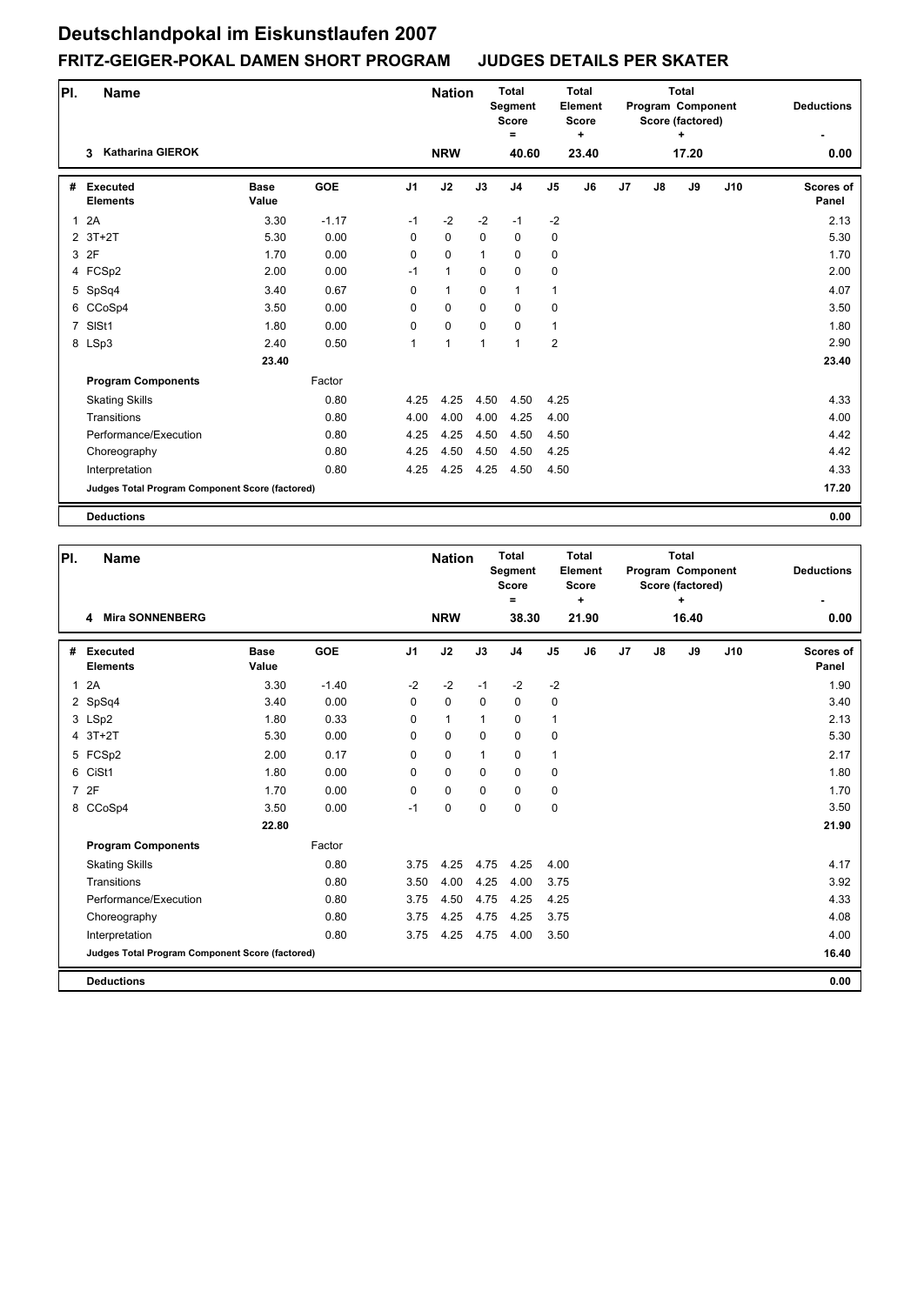| PI.          | <b>Name</b>                                     |                      |            |                | <b>Nation</b> |             | <b>Total</b><br>Segment<br><b>Score</b><br>Ξ |                | <b>Total</b><br>Element<br><b>Score</b><br>٠ |    |    | <b>Total</b><br>Program Component<br>Score (factored)<br>٠ |     | <b>Deductions</b>         |
|--------------|-------------------------------------------------|----------------------|------------|----------------|---------------|-------------|----------------------------------------------|----------------|----------------------------------------------|----|----|------------------------------------------------------------|-----|---------------------------|
|              | <b>Nicole SCHECK</b><br>5                       |                      |            |                | <b>B-W</b>    |             | 37.65                                        |                | 21.47                                        |    |    | 16.18                                                      |     | 0.00                      |
| #            | <b>Executed</b><br><b>Elements</b>              | <b>Base</b><br>Value | <b>GOE</b> | J <sub>1</sub> | J2            | J3          | J <sub>4</sub>                               | J <sub>5</sub> | J6                                           | J7 | J8 | J9                                                         | J10 | <b>Scores of</b><br>Panel |
| $\mathbf{1}$ | 2A                                              | 3.30                 | 0.00       | 0              | $\pmb{0}$     | $\mathbf 0$ | 0                                            | $\pmb{0}$      |                                              |    |    |                                                            |     | 3.30                      |
|              | $2$ $2$ Lz+ $2$ Lo                              | 3.40                 | 0.00       | 0              | $\pmb{0}$     | 0           | $\mathbf 0$                                  | 0              |                                              |    |    |                                                            |     | 3.40                      |
|              | 3 LSp3                                          | 2.40                 | 0.17       | 0              | $\mathbf{1}$  | 1           | $\mathbf 0$                                  | 0              |                                              |    |    |                                                            |     | 2.57                      |
|              | 4 SpSq4                                         | 3.40                 | 0.00       | 0              | $\mathbf 0$   | $\mathbf 0$ | $\mathbf 0$                                  | 0              |                                              |    |    |                                                            |     | 3.40                      |
|              | 5 FCSp3                                         | 2.30                 | 0.00       | 0              | 0             | $\mathbf 0$ | $\mathbf 0$                                  | 0              |                                              |    |    |                                                            |     | 2.30                      |
| 6            | SISt1                                           | 1.80                 | 0.00       | $\Omega$       | $\mathbf 0$   | $\mathbf 0$ | $\mathbf 0$                                  | 0              |                                              |    |    |                                                            |     | 1.80                      |
|              | 7 2F                                            | 1.70                 | 0.00       | 0              | $\mathbf 0$   | $\mathbf 0$ | $\mathbf 0$                                  | 0              |                                              |    |    |                                                            |     | 1.70                      |
|              | 8 CCoSp3                                        | 3.00                 | 0.00       | 0              | $\mathbf 0$   | $\mathbf 0$ | $\mathbf 0$                                  | $\pmb{0}$      |                                              |    |    |                                                            |     | 3.00                      |
|              |                                                 | 21.30                |            |                |               |             |                                              |                |                                              |    |    |                                                            |     | 21.47                     |
|              | <b>Program Components</b>                       |                      | Factor     |                |               |             |                                              |                |                                              |    |    |                                                            |     |                           |
|              | <b>Skating Skills</b>                           |                      | 0.80       | 4.00           | 4.00          | 4.50        | 4.25                                         | 4.00           |                                              |    |    |                                                            |     | 4.08                      |
|              | Transitions                                     |                      | 0.80       | 4.25           | 3.75          | 4.25        | 4.00                                         | 3.75           |                                              |    |    |                                                            |     | 4.00                      |
|              | Performance/Execution                           |                      | 0.80       | 4.00           | 4.00          | 4.50        | 4.25                                         | 4.00           |                                              |    |    |                                                            |     | 4.08                      |
|              | Choreography                                    |                      | 0.80       | 4.25           | 3.75          | 4.25        | 4.00                                         | 4.00           |                                              |    |    |                                                            |     | 4.08                      |
|              | Interpretation                                  |                      | 0.80       | 4.00           | 4.00          | 4.50        | 4.00                                         | 4.00           |                                              |    |    |                                                            |     | 4.00                      |
|              | Judges Total Program Component Score (factored) |                      |            |                |               |             |                                              |                |                                              |    |    |                                                            |     | 16.18                     |
|              | <b>Deductions</b>                               |                      |            |                |               |             |                                              |                |                                              |    |    |                                                            |     | 0.00                      |

| PI.            | Name                                            |                      |            |                | <b>Nation</b> |              | <b>Total</b><br><b>Segment</b><br><b>Score</b><br>$=$ |                | <b>Total</b><br>Element<br><b>Score</b><br>٠ |    |    | <b>Total</b><br>Program Component<br>Score (factored)<br>÷ |     | <b>Deductions</b>         |
|----------------|-------------------------------------------------|----------------------|------------|----------------|---------------|--------------|-------------------------------------------------------|----------------|----------------------------------------------|----|----|------------------------------------------------------------|-----|---------------------------|
|                | <b>Pia HOLTSTEGER</b><br>6                      |                      |            |                | <b>NRW</b>    |              | 37.32                                                 |                | 20.76                                        |    |    | 16.56                                                      |     | 0.00                      |
| #              | Executed<br><b>Elements</b>                     | <b>Base</b><br>Value | <b>GOE</b> | J <sub>1</sub> | J2            | J3           | J <sub>4</sub>                                        | J <sub>5</sub> | J6                                           | J7 | J8 | J9                                                         | J10 | <b>Scores of</b><br>Panel |
| 1              | $3T+2T$                                         | 5.30                 | 0.00       | 0              | $\pmb{0}$     | 0            | $-1$                                                  | $\pmb{0}$      |                                              |    |    |                                                            |     | 5.30                      |
|                | 2 2 A                                           | 3.30                 | 0.33       | $\Omega$       | $\mathbf 0$   | $\mathbf{1}$ | $\mathbf 0$                                           | $\mathbf{1}$   |                                              |    |    |                                                            |     | 3.63                      |
| 3              | SISt1                                           | 1.80                 | 0.00       | $\Omega$       | $\mathbf 0$   | $\Omega$     | $\mathbf 0$                                           | 0              |                                              |    |    |                                                            |     | 1.80                      |
|                | 4 CCoSp3                                        | 3.00                 | 0.00       | 0              | $\mathbf 0$   | $\Omega$     | $\mathbf 0$                                           | 0              |                                              |    |    |                                                            |     | 3.00                      |
|                | 5 SpSq1                                         | 1.80                 | 0.00       | 0              | 0             | $\Omega$     | $\Omega$                                              | 0              |                                              |    |    |                                                            |     | 1.80                      |
|                | 6 FCSp1                                         | 1.70                 | 0.00       | $\mathbf 0$    | $\mathbf 0$   | $\mathbf 0$  | $\mathbf 0$                                           | $\pmb{0}$      |                                              |    |    |                                                            |     | 1.70                      |
| $\overline{7}$ | 2F                                              | 1.70                 | 0.00       | $-1$           | $\mathbf 0$   | $\Omega$     | $\Omega$                                              | $\mathbf 0$    |                                              |    |    |                                                            |     | 1.70                      |
|                | 8 LSp1                                          | 1.50                 | 0.33       | $\mathbf 0$    | 1             | $\mathbf{1}$ | $\mathbf 0$                                           | $\mathbf{1}$   |                                              |    |    |                                                            |     | 1.83                      |
|                |                                                 | 20.10                |            |                |               |              |                                                       |                |                                              |    |    |                                                            |     | 20.76                     |
|                | <b>Program Components</b>                       |                      | Factor     |                |               |              |                                                       |                |                                              |    |    |                                                            |     |                           |
|                | <b>Skating Skills</b>                           |                      | 0.80       | 3.75           | 4.25          | 5.00         | 4.25                                                  | 4.25           |                                              |    |    |                                                            |     | 4.25                      |
|                | Transitions                                     |                      | 0.80       | 3.50           | 3.75          | 4.50         | 4.00                                                  | 4.00           |                                              |    |    |                                                            |     | 3.92                      |
|                | Performance/Execution                           |                      | 0.80       | 3.50           | 4.00          | 4.75         | 4.00                                                  | 4.50           |                                              |    |    |                                                            |     | 4.17                      |
|                | Choreography                                    |                      | 0.80       | 3.75           | 4.00          | 4.75         | 4.25                                                  | 4.25           |                                              |    |    |                                                            |     | 4.17                      |
|                | Interpretation                                  |                      | 0.80       | 3.75           | 4.25          | 4.75         | 4.00                                                  | 4.25           |                                              |    |    |                                                            |     | 4.17                      |
|                | Judges Total Program Component Score (factored) |                      |            |                |               |              |                                                       |                |                                              |    |    |                                                            |     | 16.56                     |
|                | <b>Deductions</b>                               |                      |            |                |               |              |                                                       |                |                                              |    |    |                                                            |     | 0.00                      |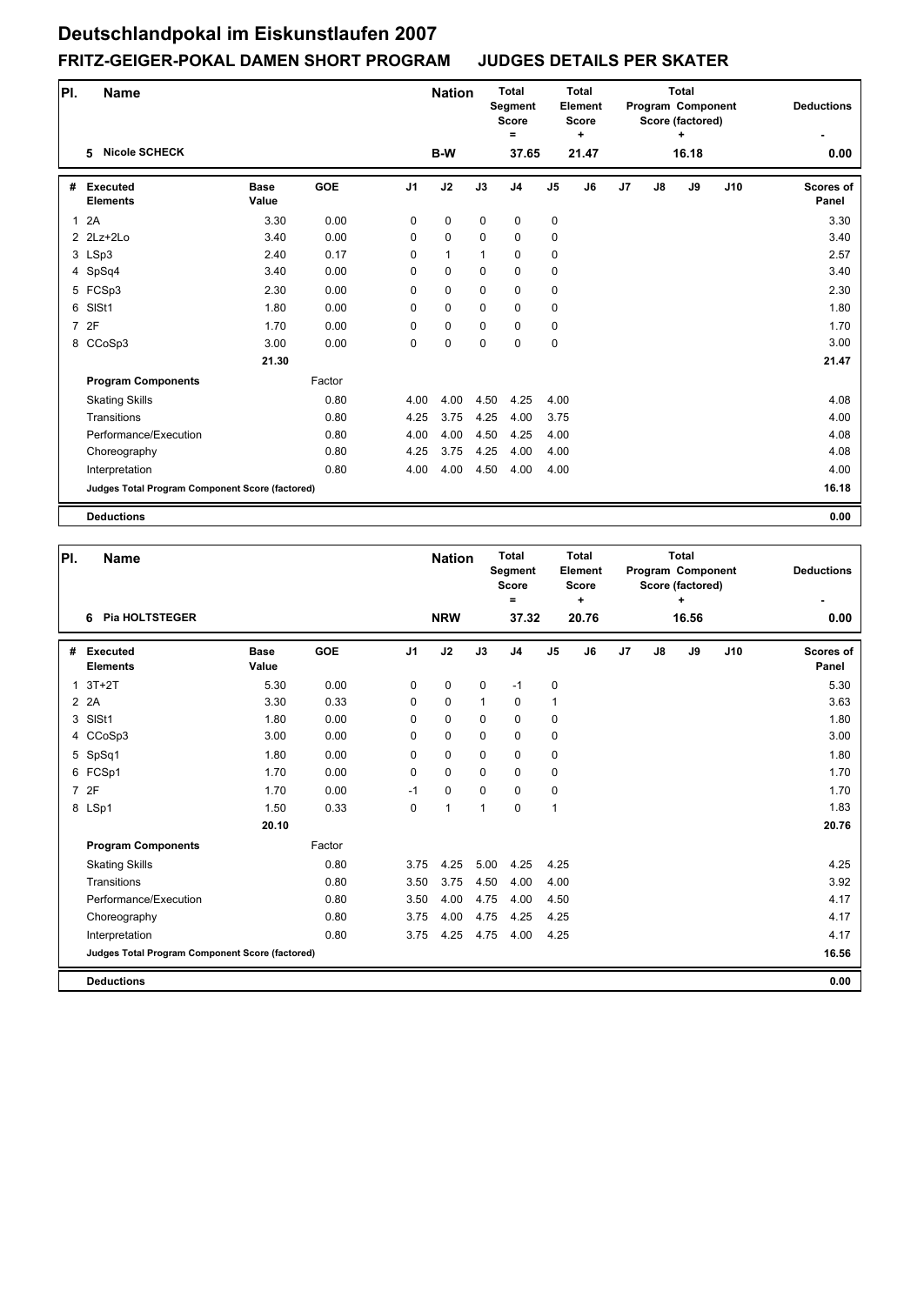| PI.          | <b>Name</b>                                     |                      |            |                | <b>Nation</b> |             | <b>Total</b><br>Segment<br><b>Score</b><br>$\equiv$ |               | <b>Total</b><br>Element<br><b>Score</b><br>٠ |    |               | <b>Total</b><br>Program Component<br>Score (factored)<br>÷ |     | <b>Deductions</b>  |
|--------------|-------------------------------------------------|----------------------|------------|----------------|---------------|-------------|-----------------------------------------------------|---------------|----------------------------------------------|----|---------------|------------------------------------------------------------|-----|--------------------|
|              | <b>Anita RUTTKIES</b><br>7                      |                      |            |                | <b>BAY</b>    |             | 37.32                                               |               | 20.40                                        |    |               | 16.92                                                      |     | 0.00               |
| #            | <b>Executed</b><br><b>Elements</b>              | <b>Base</b><br>Value | <b>GOE</b> | J <sub>1</sub> | J2            | J3          | J4                                                  | $\mathsf{J}5$ | J6                                           | J7 | $\mathsf{J}8$ | J9                                                         | J10 | Scores of<br>Panel |
| $\mathbf{1}$ | 2A                                              | 3.30                 | $-0.47$    | $-1$           | $\mathbf 0$   | $\mathbf 0$ | $-1$                                                | $-1$          |                                              |    |               |                                                            |     | 2.83               |
|              | 2 3S+2T                                         | 5.80                 | $-1.33$    | $-1$           | $-1$          | $-1$        | $-2$                                                | $-2$          |                                              |    |               |                                                            |     | 4.47               |
|              | 3 FCSp2                                         | 2.00                 | 0.00       | 0              | $\mathbf 0$   | $\Omega$    | 0                                                   | 0             |                                              |    |               |                                                            |     | 2.00               |
|              | 4 SpSq4                                         | 3.40                 | 0.00       | 0              | $\mathbf 0$   | $\Omega$    | 0                                                   | 0             |                                              |    |               |                                                            |     | 3.40               |
|              | 5 2F                                            | 1.70                 | 0.00       | 0              | $\mathbf 0$   | $\mathbf 0$ | 0                                                   | $-2$          |                                              |    |               |                                                            |     | 1.70               |
|              | 6 CCoSp2                                        | 2.50                 | $-0.30$    | $-1$           | $-1$          | $\mathbf 0$ | $-1$                                                | $-1$          |                                              |    |               |                                                            |     | 2.20               |
|              | 7 CiSt2                                         | 2.30                 | 0.00       | 1              | 0             | $\mathbf 0$ | 0                                                   | 0             |                                              |    |               |                                                            |     | 2.30               |
|              | 8 LSp1                                          | 1.50                 | 0.00       | 0              | $\mathbf 0$   | 1           | $\mathbf 0$                                         | $\mathbf 0$   |                                              |    |               |                                                            |     | 1.50               |
|              |                                                 | 22.50                |            |                |               |             |                                                     |               |                                              |    |               |                                                            |     | 20.40              |
|              | <b>Program Components</b>                       |                      | Factor     |                |               |             |                                                     |               |                                              |    |               |                                                            |     |                    |
|              | <b>Skating Skills</b>                           |                      | 0.80       | 4.50           | 4.25          | 4.50        | 4.00                                                | 4.25          |                                              |    |               |                                                            |     | 4.33               |
|              | Transitions                                     |                      | 0.80       | 4.00           | 4.00          | 4.00        | 4.00                                                | 4.00          |                                              |    |               |                                                            |     | 4.00               |
|              | Performance/Execution                           |                      | 0.80       | 4.00           | 4.25          | 4.50        | 4.25                                                | 4.50          |                                              |    |               |                                                            |     | 4.33               |
|              | Choreography                                    |                      | 0.80       | 4.25           | 4.50          | 4.25        | 4.25                                                | 4.25          |                                              |    |               |                                                            |     | 4.25               |
|              | Interpretation                                  |                      | 0.80       | 4.25           | 4.25          | 4.50        | 4.00                                                | 4.25          |                                              |    |               |                                                            |     | 4.25               |
|              | Judges Total Program Component Score (factored) |                      |            |                |               |             |                                                     |               |                                              |    |               |                                                            |     | 16.92              |
|              | <b>Deductions</b>                               |                      |            |                |               |             |                                                     |               |                                              |    |               |                                                            |     | 0.00               |

| PI.            | <b>Name</b>                                     |                      |            |                | <b>Nation</b> |              | <b>Total</b><br><b>Segment</b><br><b>Score</b><br>$\equiv$ |                | <b>Total</b><br>Element<br><b>Score</b><br>٠ |    |               | <b>Total</b><br>Program Component<br>Score (factored)<br>÷ |     | <b>Deductions</b>  |
|----------------|-------------------------------------------------|----------------------|------------|----------------|---------------|--------------|------------------------------------------------------------|----------------|----------------------------------------------|----|---------------|------------------------------------------------------------|-----|--------------------|
|                | <b>Jessica HUJSL</b><br>8                       |                      |            |                | <b>NRW</b>    |              | 36.34                                                      |                | 20.60                                        |    |               | 15.74                                                      |     | 0.00               |
| #              | Executed<br><b>Elements</b>                     | <b>Base</b><br>Value | <b>GOE</b> | J <sub>1</sub> | J2            | J3           | J <sub>4</sub>                                             | J <sub>5</sub> | J6                                           | J7 | $\mathsf{J}8$ | J9                                                         | J10 | Scores of<br>Panel |
| $\mathbf{1}$   | 2A                                              | 3.30                 | 0.33       | 0              | $\mathbf{1}$  | $\mathbf{1}$ | $\mathbf 0$                                                | 0              |                                              |    |               |                                                            |     | 3.63               |
|                | 2 3S+2T                                         | 5.80                 | $-1.00$    | $-1$           | $-1$          | $-1$         | $-1$                                                       | $-2$           |                                              |    |               |                                                            |     | 4.80               |
|                | 3 LSp1                                          | 1.50                 | 0.07       | $-1$           | $\mathbf{1}$  | $\mathbf{1}$ | $-1$                                                       | 0              |                                              |    |               |                                                            |     | 1.57               |
|                | 4 SpSq3                                         | 3.10                 | 0.00       | 0              | $\mathbf 0$   | $\mathbf 0$  | $\mathbf 0$                                                | 0              |                                              |    |               |                                                            |     | 3.10               |
|                | 5 2F                                            | 1.70                 | 0.00       | $\Omega$       | $\mathbf 0$   | $\Omega$     | $\Omega$                                                   | 0              |                                              |    |               |                                                            |     | 1.70               |
| 6              | FCSp2                                           | 2.00                 | 0.00       | 0              | $\mathbf 0$   | $\mathbf 0$  | $\mathbf 0$                                                | 0              |                                              |    |               |                                                            |     | 2.00               |
| $\overline{7}$ | SISt1                                           | 1.80                 | 0.00       | $\Omega$       | $\mathbf 0$   | $\mathbf 0$  | $\mathbf 0$                                                | 0              |                                              |    |               |                                                            |     | 1.80               |
| 8              | CCoSp1                                          | 2.00                 | 0.00       | $-1$           | 0             | $\mathbf 0$  | $\mathbf 0$                                                | 0              |                                              |    |               |                                                            |     | 2.00               |
|                |                                                 | 21.20                |            |                |               |              |                                                            |                |                                              |    |               |                                                            |     | 20.60              |
|                | <b>Program Components</b>                       |                      | Factor     |                |               |              |                                                            |                |                                              |    |               |                                                            |     |                    |
|                | <b>Skating Skills</b>                           |                      | 0.80       | 4.00           | 4.25          | 4.25         | 4.00                                                       | 3.75           |                                              |    |               |                                                            |     | 4.08               |
|                | Transitions                                     |                      | 0.80       | 3.75           | 3.75          | 3.75         | 4.00                                                       | 3.25           |                                              |    |               |                                                            |     | 3.75               |
|                | Performance/Execution                           |                      | 0.80       | 4.00           | 4.25          | 4.00         | 4.00                                                       | 3.50           |                                              |    |               |                                                            |     | 4.00               |
|                | Choreography                                    |                      | 0.80       | 4.00           | 4.00          | 4.00         | 3.75                                                       | 3.75           |                                              |    |               |                                                            |     | 3.92               |
|                | Interpretation                                  |                      | 0.80       | 3.75           | 4.25          | 4.25         | 3.75                                                       | 3.75           |                                              |    |               |                                                            |     | 3.92               |
|                | Judges Total Program Component Score (factored) |                      |            |                |               |              |                                                            |                |                                              |    |               |                                                            |     | 15.74              |
|                | <b>Deductions</b>                               |                      |            |                |               |              |                                                            |                |                                              |    |               |                                                            |     | 0.00               |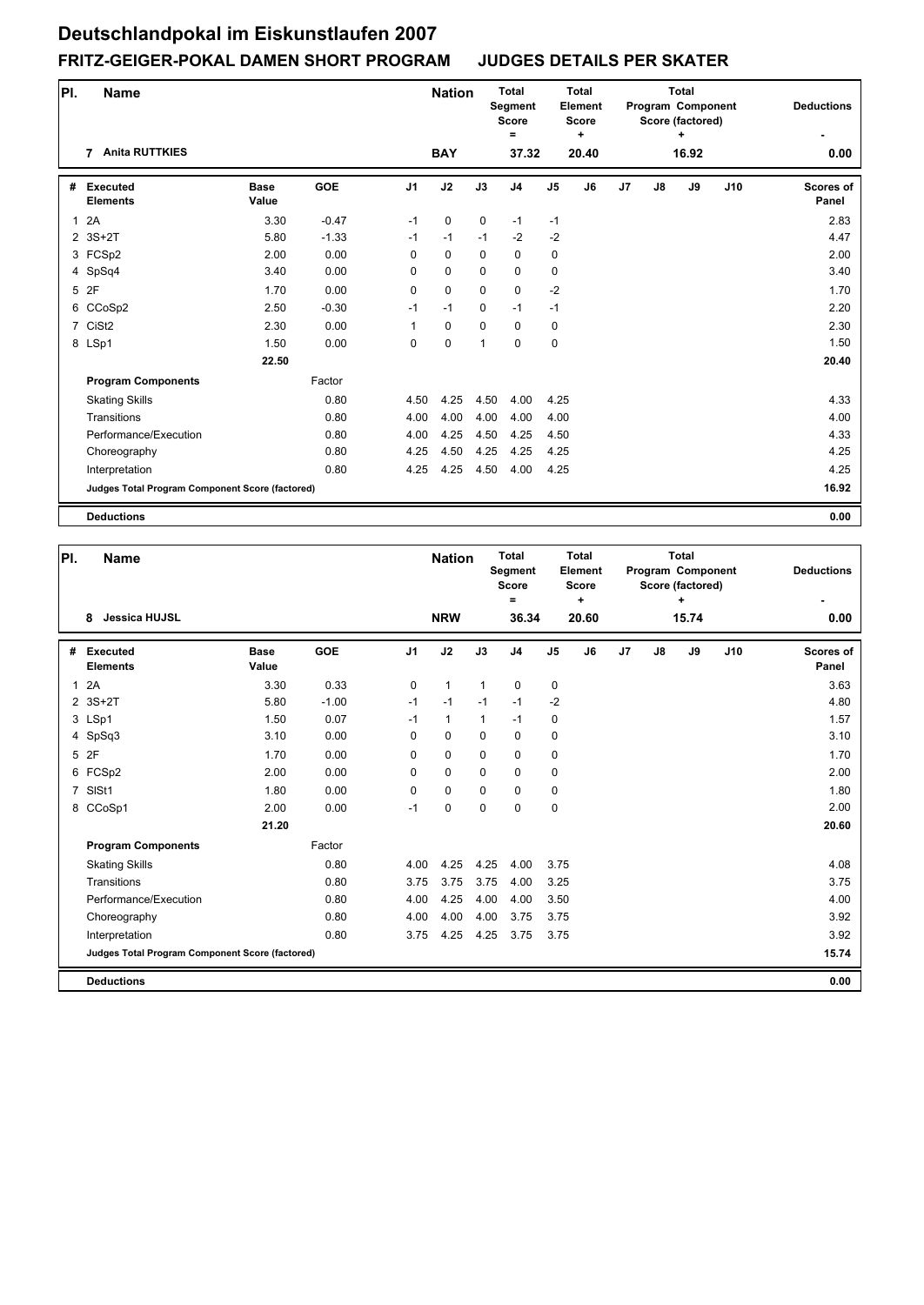| PI.          | <b>Name</b>                                     |                      |            |                | <b>Nation</b> |              | <b>Total</b><br>Segment<br><b>Score</b><br>Ξ |              | <b>Total</b><br>Element<br><b>Score</b><br>$\ddot{}$ |                |               | <b>Total</b><br>Program Component<br>Score (factored)<br>÷ |     | <b>Deductions</b>  |
|--------------|-------------------------------------------------|----------------------|------------|----------------|---------------|--------------|----------------------------------------------|--------------|------------------------------------------------------|----------------|---------------|------------------------------------------------------------|-----|--------------------|
|              | <b>Bettina BAYER</b><br>9                       |                      |            |                | <b>BAY</b>    |              | 36.27                                        |              | 19.93                                                |                |               | 16.34                                                      |     | 0.00               |
| #            | <b>Executed</b><br><b>Elements</b>              | <b>Base</b><br>Value | <b>GOE</b> | J <sub>1</sub> | J2            | J3           | J <sub>4</sub>                               | J5           | J <sub>6</sub>                                       | J <sub>7</sub> | $\mathsf{J}8$ | J9                                                         | J10 | Scores of<br>Panel |
| $\mathbf{1}$ | 2A                                              | 3.30                 | 0.00       | 0              | $\pmb{0}$     | $\mathbf 0$  | $\mathbf 0$                                  | $\pmb{0}$    |                                                      |                |               |                                                            |     | 3.30               |
|              | 2 LSp3                                          | 2.40                 | 0.50       | $\mathbf{1}$   | $\mathbf{1}$  | $\mathbf{1}$ | $\mathbf 0$                                  | $\mathbf{1}$ |                                                      |                |               |                                                            |     | 2.90               |
|              | 3 2Lz+2T                                        | 3.20                 | 0.00       | 0              | $\mathbf 0$   | $\mathbf 0$  | $\mathbf 0$                                  | 0            |                                                      |                |               |                                                            |     | 3.20               |
|              | 4 2F                                            | 1.70                 | 0.00       | 0              | $\mathbf 0$   | $\mathbf 0$  | $\mathbf 0$                                  | $\pmb{0}$    |                                                      |                |               |                                                            |     | 1.70               |
|              | 5 FCSp1                                         | 1.70                 | $-0.30$    | $-1$           | $-1$          | $-1$         | $-1$                                         | $-1$         |                                                      |                |               |                                                            |     | 1.40               |
|              | 6 CiSt1                                         | 1.80                 | 0.00       | $\Omega$       | $\mathbf 0$   | $\mathbf 0$  | $\mathbf 0$                                  | $\mathbf{1}$ |                                                      |                |               |                                                            |     | 1.80               |
| 7            | SpSq1                                           | 1.80                 | 0.00       | 0              | $\pmb{0}$     | $\mathbf{1}$ | $\mathbf 0$                                  | 0            |                                                      |                |               |                                                            |     | 1.80               |
|              | 8 CCoSp4                                        | 3.50                 | 0.33       | $-1$           | $\mathbf{1}$  | $\mathbf{1}$ | $\Omega$                                     | $\mathbf{1}$ |                                                      |                |               |                                                            |     | 3.83               |
|              |                                                 | 19.40                |            |                |               |              |                                              |              |                                                      |                |               |                                                            |     | 19.93              |
|              | <b>Program Components</b>                       |                      | Factor     |                |               |              |                                              |              |                                                      |                |               |                                                            |     |                    |
|              | <b>Skating Skills</b>                           |                      | 0.80       | 4.00           | 3.75          | 4.75         | 4.25                                         | 4.25         |                                                      |                |               |                                                            |     | 4.17               |
|              | Transitions                                     |                      | 0.80       | 3.75           | 3.50          | 4.50         | 4.25                                         | 4.00         |                                                      |                |               |                                                            |     | 4.00               |
|              | Performance/Execution                           |                      | 0.80       | 3.75           | 4.00          | 4.75         | 4.25                                         | 4.25         |                                                      |                |               |                                                            |     | 4.17               |
|              | Choreography                                    |                      | 0.80       | 3.75           | 3.75          | 4.50         | 4.25                                         | 4.25         |                                                      |                |               |                                                            |     | 4.08               |
|              | Interpretation                                  |                      | 0.80       | 3.50           | 3.75          | 4.25         | 4.25                                         | 4.00         |                                                      |                |               |                                                            |     | 4.00               |
|              | Judges Total Program Component Score (factored) |                      |            |                |               |              |                                              |              |                                                      |                |               |                                                            |     | 16.34              |
|              | <b>Deductions</b>                               |                      |            |                |               |              |                                              |              |                                                      |                |               |                                                            |     | 0.00               |

| PI.            | Name                                            |                      |                   |                | <b>Nation</b> |              | <b>Total</b><br><b>Segment</b><br><b>Score</b><br>$=$ |                | <b>Total</b><br>Element<br><b>Score</b><br>٠ |    |               | <b>Total</b><br>Program Component<br>Score (factored)<br>٠ |     | <b>Deductions</b>  |
|----------------|-------------------------------------------------|----------------------|-------------------|----------------|---------------|--------------|-------------------------------------------------------|----------------|----------------------------------------------|----|---------------|------------------------------------------------------------|-----|--------------------|
|                | Cornelia KLUKOWSKI<br>10                        |                      |                   |                | <b>NRW</b>    |              | 35.09                                                 |                | 18.53                                        |    |               | 17.56                                                      |     | 1.00               |
| #              | Executed<br><b>Elements</b>                     | <b>Base</b><br>Value | <b>GOE</b>        | J <sub>1</sub> | J2            | J3           | J <sub>4</sub>                                        | J <sub>5</sub> | J6                                           | J7 | $\mathsf{J}8$ | J9                                                         | J10 | Scores of<br>Panel |
| $\mathbf{1}$   | 2A                                              | 3.30                 | 0.67              | 0              | $\mathbf{1}$  | $\mathbf{1}$ | 0                                                     | 1              |                                              |    |               |                                                            |     | 3.97               |
|                | 2 3Lo<+COMBO                                    | 1.50                 | $-1.00$           | $-3$           | $-3$          | $-3$         | $-3$                                                  | $-3$           |                                              |    |               |                                                            |     | 0.50               |
|                | 3 FCSp3                                         | 2.30                 | 0.33              | 0              | $\mathbf{1}$  | $\Omega$     | $\mathbf 1$                                           | $\mathbf{1}$   |                                              |    |               |                                                            |     | 2.63               |
|                | 4 SpSq3                                         | 3.10                 | 0.00              | 0              | $\mathbf 0$   | $\mathbf 0$  | $\mathbf 0$                                           | 0              |                                              |    |               |                                                            |     | 3.10               |
|                | 5 LSp1                                          | 1.50                 | 0.50              | $\Omega$       | $\mathbf{1}$  | $\mathbf{1}$ | $\mathbf{1}$                                          | 1              |                                              |    |               |                                                            |     | 2.00               |
|                | 6 2F                                            | 1.70                 | 0.33              | 0              | $\mathbf{1}$  | $\mathbf{1}$ | $\mathbf 0$                                           | 1              |                                              |    |               |                                                            |     | 2.03               |
| $\overline{7}$ | SISt1                                           | 1.80                 | 0.00              | 0              | $\mathbf 0$   | $\mathbf 0$  | $\Omega$                                              | 1              |                                              |    |               |                                                            |     | 1.80               |
|                | 8 CCoSp2                                        | 2.50                 | 0.00              | 0              | 1             | $\mathbf 0$  | $\mathbf 0$                                           | 0              |                                              |    |               |                                                            |     | 2.50               |
|                |                                                 | 17.70                |                   |                |               |              |                                                       |                |                                              |    |               |                                                            |     | 18.53              |
|                | <b>Program Components</b>                       |                      | Factor            |                |               |              |                                                       |                |                                              |    |               |                                                            |     |                    |
|                | <b>Skating Skills</b>                           |                      | 0.80              | 3.75           | 4.50          | 4.75         | 4.25                                                  | 4.50           |                                              |    |               |                                                            |     | 4.42               |
|                | Transitions                                     |                      | 0.80              | 3.75           | 4.00          | 4.25         | 4.25                                                  | 4.25           |                                              |    |               |                                                            |     | 4.17               |
|                | Performance/Execution                           |                      | 0.80              | 3.75           | 4.25          | 4.75         | 4.50                                                  | 4.50           |                                              |    |               |                                                            |     | 4.42               |
|                | Choreography                                    |                      | 0.80              | 3.75           | 4.50          | 4.50         | 4.25                                                  | 4.75           |                                              |    |               |                                                            |     | 4.42               |
|                | Interpretation                                  |                      | 0.80              | 4.00           | 4.50          | 4.75         | 4.25                                                  | 4.75           |                                              |    |               |                                                            |     | 4.50               |
|                | Judges Total Program Component Score (factored) |                      |                   |                |               |              |                                                       |                |                                              |    |               |                                                            |     | 17.56              |
|                | <b>Deductions</b>                               |                      | $-1.00$<br>Falls: |                |               |              |                                                       |                |                                              |    |               |                                                            |     | $-1.00$            |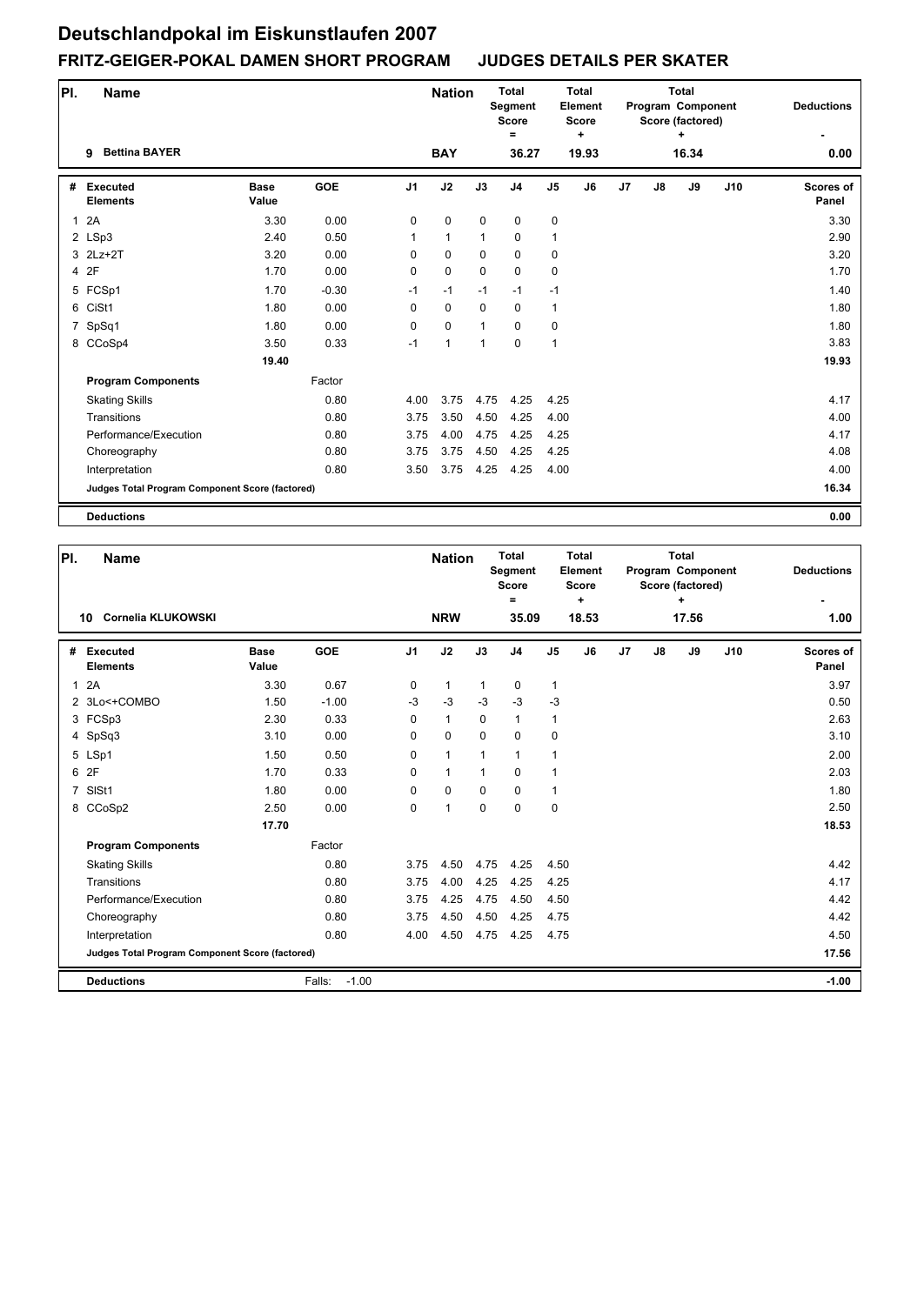| PI.          | <b>Name</b>                                     |                      |            |                | <b>Nation</b> |             | <b>Total</b><br>Segment<br><b>Score</b><br>$\equiv$ |               | <b>Total</b><br>Element<br><b>Score</b><br>٠ |    |    | <b>Total</b><br>Program Component<br>Score (factored)<br>٠ |     | <b>Deductions</b>         |
|--------------|-------------------------------------------------|----------------------|------------|----------------|---------------|-------------|-----------------------------------------------------|---------------|----------------------------------------------|----|----|------------------------------------------------------------|-----|---------------------------|
|              | <b>Anissa FRANK</b><br>11                       |                      |            |                | <b>NRW</b>    |             | 34.02                                               |               | 19.50                                        |    |    | 14.52                                                      |     | 0.00                      |
| #            | <b>Executed</b><br><b>Elements</b>              | <b>Base</b><br>Value | <b>GOE</b> | J <sub>1</sub> | J2            | J3          | J <sub>4</sub>                                      | $\mathsf{J}5$ | J6                                           | J7 | J8 | J9                                                         | J10 | <b>Scores of</b><br>Panel |
| $\mathbf{1}$ | 2A                                              | 3.30                 | 0.00       | 0              | $\pmb{0}$     | $\mathbf 0$ | 0                                                   | $\pmb{0}$     |                                              |    |    |                                                            |     | 3.30                      |
|              | 2 SpSq1                                         | 1.80                 | 0.00       | 0              | $\mathbf 0$   | $\mathbf 0$ | $\mathbf 0$                                         | 0             |                                              |    |    |                                                            |     | 1.80                      |
|              | 3 3S+2T                                         | 5.80                 | $-1.00$    | $-1$           | $-1$          | $-1$        | $-1$                                                | $-2$          |                                              |    |    |                                                            |     | 4.80                      |
|              | 4 LSp1                                          | 1.50                 | 0.00       | $-1$           | $\mathbf{1}$  | 0           | $\mathbf 0$                                         | 0             |                                              |    |    |                                                            |     | 1.50                      |
| 5            | SISt1                                           | 1.80                 | 0.00       | 0              | $\mathbf 0$   | $\mathbf 0$ | $\mathbf 0$                                         | 0             |                                              |    |    |                                                            |     | 1.80                      |
|              | 6 FCSp1                                         | 1.70                 | $-0.10$    | $-1$           | $\mathbf 0$   | $-1$        | $\mathbf 0$                                         | 0             |                                              |    |    |                                                            |     | 1.60                      |
|              | 7 2F                                            | 1.70                 | 0.00       | 0              | $\mathbf 0$   | $\mathbf 0$ | $\mathbf 0$                                         | $-1$          |                                              |    |    |                                                            |     | 1.70                      |
|              | 8 CCoSp3                                        | 3.00                 | 0.00       | $-1$           | $\mathbf{1}$  | $\mathbf 0$ | $\mathbf 0$                                         | 0             |                                              |    |    |                                                            |     | 3.00                      |
|              |                                                 | 20.60                |            |                |               |             |                                                     |               |                                              |    |    |                                                            |     | 19.50                     |
|              | <b>Program Components</b>                       |                      | Factor     |                |               |             |                                                     |               |                                              |    |    |                                                            |     |                           |
|              | <b>Skating Skills</b>                           |                      | 0.80       | 3.50           | 3.75          | 4.00        | 4.25                                                | 3.75          |                                              |    |    |                                                            |     | 3.83                      |
|              | Transitions                                     |                      | 0.80       | 3.00           | 3.50          | 3.75        | 4.00                                                | 3.25          |                                              |    |    |                                                            |     | 3.50                      |
|              | Performance/Execution                           |                      | 0.80       | 3.25           | 3.25          | 4.00        | 4.25                                                | 3.50          |                                              |    |    |                                                            |     | 3.58                      |
|              | Choreography                                    |                      | 0.80       | 3.50           | 3.50          | 3.75        | 4.25                                                | 3.50          |                                              |    |    |                                                            |     | 3.58                      |
|              | Interpretation                                  |                      | 0.80       | 3.25           | 3.50          | 4.00        | 4.25                                                | 3.50          |                                              |    |    |                                                            |     | 3.67                      |
|              | Judges Total Program Component Score (factored) |                      |            |                |               |             |                                                     |               |                                              |    |    |                                                            |     | 14.52                     |
|              | <b>Deductions</b>                               |                      |            |                |               |             |                                                     |               |                                              |    |    |                                                            |     | 0.00                      |

| PI.          | <b>Name</b>                                     |                      |                   |                | <b>Nation</b>  |              | <b>Total</b><br><b>Segment</b><br><b>Score</b><br>Ξ |                | Total<br>Element<br><b>Score</b><br>٠ |    |    | <b>Total</b><br>Program Component<br>Score (factored)<br>٠ |     | <b>Deductions</b>         |
|--------------|-------------------------------------------------|----------------------|-------------------|----------------|----------------|--------------|-----------------------------------------------------|----------------|---------------------------------------|----|----|------------------------------------------------------------|-----|---------------------------|
|              | <b>Isabel DRESCHER</b><br>$12 \,$               |                      |                   |                | <b>NRW</b>     |              | 33.90                                               |                | 17.10                                 |    |    | 17.80                                                      |     | 1.00                      |
| #            | Executed<br><b>Elements</b>                     | <b>Base</b><br>Value | <b>GOE</b>        | J <sub>1</sub> | J2             | J3           | J <sub>4</sub>                                      | J <sub>5</sub> | J6                                    | J7 | J8 | J9                                                         | J10 | <b>Scores of</b><br>Panel |
| $\mathbf{1}$ | 2A                                              | 3.30                 | 1.33              | 1              | $\overline{2}$ | $\mathbf{1}$ | $\mathbf{1}$                                        | $\overline{2}$ |                                       |    |    |                                                            |     | 4.63                      |
|              | 2 3T+COMBO                                      | 4.00                 | $-3.00$           | $-3$           | $-3$           | $-3$         | $-3$                                                | $-3$           |                                       |    |    |                                                            |     | 1.00                      |
|              | 3 CCoSp2                                        | 2.50                 | 0.00              | $\Omega$       | $\mathbf{1}$   | $\Omega$     | $\Omega$                                            | $\pmb{0}$      |                                       |    |    |                                                            |     | 2.50                      |
|              | 4 2F                                            | 1.70                 | 0.17              | 0              | $\mathbf 0$    | $\mathbf{1}$ | $\Omega$                                            | $\mathbf{1}$   |                                       |    |    |                                                            |     | 1.87                      |
| 5            | SISt1                                           | 1.80                 | 0.00              | 0              | 0              | $\Omega$     | $\Omega$                                            | 0              |                                       |    |    |                                                            |     | 1.80                      |
|              | 6 FCSp2                                         | 2.00                 | 0.00              | 0              | $\Omega$       | $\mathbf{0}$ | $\Omega$                                            | $\pmb{0}$      |                                       |    |    |                                                            |     | 2.00                      |
|              | 7 SpSq1                                         | 1.80                 | 0.00              | 0              | $\mathbf 0$    | 1            | $\Omega$                                            | $\pmb{0}$      |                                       |    |    |                                                            |     | 1.80                      |
|              | 8 LSp1                                          | 1.50                 | 0.00              | $\mathbf 0$    | 0              | 0            | $\mathbf 0$                                         | $\pmb{0}$      |                                       |    |    |                                                            |     | 1.50                      |
|              |                                                 | 18.60                |                   |                |                |              |                                                     |                |                                       |    |    |                                                            |     | 17.10                     |
|              | <b>Program Components</b>                       |                      | Factor            |                |                |              |                                                     |                |                                       |    |    |                                                            |     |                           |
|              | <b>Skating Skills</b>                           |                      | 0.80              | 4.50           | 4.50           | 4.75         | 4.75                                                | 4.50           |                                       |    |    |                                                            |     | 4.58                      |
|              | Transitions                                     |                      | 0.80              | 4.00           | 4.00           | 4.50         | 4.25                                                | 4.50           |                                       |    |    |                                                            |     | 4.25                      |
|              | Performance/Execution                           |                      | 0.80              | 4.50           | 4.50           | 4.75         | 4.50                                                | 4.50           |                                       |    |    |                                                            |     | 4.50                      |
|              | Choreography                                    |                      | 0.80              | 4.25           | 4.50           | 4.75         | 4.50                                                | 4.50           |                                       |    |    |                                                            |     | 4.50                      |
|              | Interpretation                                  |                      | 0.80              | 4.25           | 4.50           | 4.75         | 4.25                                                | 4.50           |                                       |    |    |                                                            |     | 4.42                      |
|              | Judges Total Program Component Score (factored) |                      |                   |                |                |              |                                                     |                |                                       |    |    |                                                            |     | 17.80                     |
|              | <b>Deductions</b>                               |                      | $-1.00$<br>Falls: |                |                |              |                                                     |                |                                       |    |    |                                                            |     | $-1.00$                   |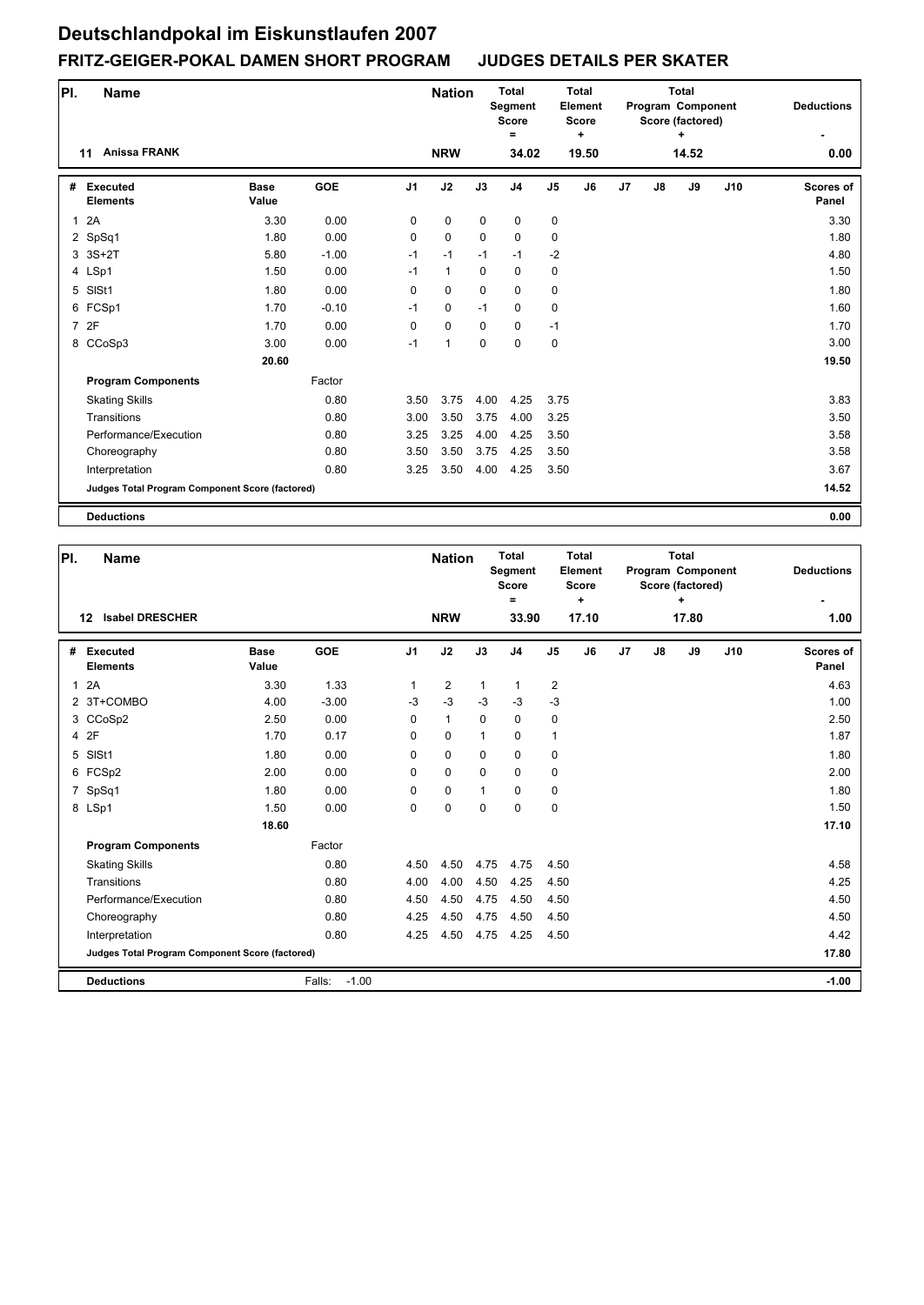| PI.            | <b>Name</b>                                     |                      |            |                | <b>Nation</b> |             | <b>Total</b><br>Segment<br><b>Score</b><br>Ξ |                | <b>Total</b><br>Element<br><b>Score</b><br>٠ |    |    | <b>Total</b><br>Program Component<br>Score (factored)<br>+ |     | <b>Deductions</b>         |
|----------------|-------------------------------------------------|----------------------|------------|----------------|---------------|-------------|----------------------------------------------|----------------|----------------------------------------------|----|----|------------------------------------------------------------|-----|---------------------------|
|                | <b>Jenny PAVLU</b><br>13                        |                      |            |                | <b>NRW</b>    |             | 33.78                                        |                | 19.50                                        |    |    | 14.28                                                      |     | 0.00                      |
| #              | <b>Executed</b><br><b>Elements</b>              | <b>Base</b><br>Value | <b>GOE</b> | J <sub>1</sub> | J2            | J3          | J <sub>4</sub>                               | J <sub>5</sub> | J6                                           | J7 | J8 | J9                                                         | J10 | <b>Scores of</b><br>Panel |
| $\mathbf{1}$   | 2A                                              | 3.30                 | 0.00       | 0              | $\mathbf 0$   | $\mathbf 0$ | $\mathbf 0$                                  | 0              |                                              |    |    |                                                            |     | 3.30                      |
|                | 2 2Lz+2T                                        | 3.20                 | $-0.10$    | 0              | $-1$          | $-1$        | $\mathbf 0$                                  | 0              |                                              |    |    |                                                            |     | 3.10                      |
|                | 3 CCoSp3                                        | 3.00                 | 0.00       | 0              | $\mathbf 0$   | 0           | $\mathbf 0$                                  | 1              |                                              |    |    |                                                            |     | 3.00                      |
| $\overline{4}$ | SISt1                                           | 1.80                 | 0.00       | 0              | $\mathbf 0$   | $\mathbf 0$ | $\mathbf 0$                                  | 0              |                                              |    |    |                                                            |     | 1.80                      |
|                | 5 LSp1                                          | 1.50                 | 0.00       | 0              | $\mathbf{1}$  | $\mathbf 0$ | $-1$                                         | 0              |                                              |    |    |                                                            |     | 1.50                      |
|                | 6 SpSq4                                         | 3.40                 | 0.00       | $\Omega$       | $\mathbf 0$   | $\Omega$    | $\mathbf 0$                                  | 0              |                                              |    |    |                                                            |     | 3.40                      |
|                | 7 2F                                            | 1.70                 | 0.00       | 0              | $\pmb{0}$     | 1           | $\mathbf 0$                                  | 0              |                                              |    |    |                                                            |     | 1.70                      |
|                | 8 FCSp1                                         | 1.70                 | 0.00       | 0              | $\mathbf 0$   | $\mathbf 0$ | $\mathbf 0$                                  | $\pmb{0}$      |                                              |    |    |                                                            |     | 1.70                      |
|                |                                                 | 19.60                |            |                |               |             |                                              |                |                                              |    |    |                                                            |     | 19.50                     |
|                | <b>Program Components</b>                       |                      | Factor     |                |               |             |                                              |                |                                              |    |    |                                                            |     |                           |
|                | <b>Skating Skills</b>                           |                      | 0.80       | 3.75           | 3.75          | 4.00        | 4.25                                         | 4.00           |                                              |    |    |                                                            |     | 3.92                      |
|                | Transitions                                     |                      | 0.80       | 3.25           | 3.25          | 3.50        | 3.75                                         | 3.75           |                                              |    |    |                                                            |     | 3.50                      |
|                | Performance/Execution                           |                      | 0.80       | 2.75           | 3.00          | 3.75        | 4.00                                         | 3.50           |                                              |    |    |                                                            |     | 3.42                      |
|                | Choreography                                    |                      | 0.80       | 3.25           | 3.50          | 3.75        | 4.00                                         | 3.50           |                                              |    |    |                                                            |     | 3.58                      |
|                | Interpretation                                  |                      | 0.80       | 2.75           | 3.00          | 3.75        | 3.75                                         | 3.50           |                                              |    |    |                                                            |     | 3.42                      |
|                | Judges Total Program Component Score (factored) |                      |            |                |               |             |                                              |                |                                              |    |    |                                                            |     | 14.28                     |
|                | <b>Deductions</b>                               |                      |            |                |               |             |                                              |                |                                              |    |    |                                                            |     | 0.00                      |

| PI.            | <b>Name</b>                                     |                      |                   |                | <b>Nation</b> |              | <b>Total</b><br><b>Segment</b><br><b>Score</b><br>$=$ |                | <b>Total</b><br>Element<br><b>Score</b><br>٠ |    |    | <b>Total</b><br>Program Component<br>Score (factored)<br>÷ |     | <b>Deductions</b>  |
|----------------|-------------------------------------------------|----------------------|-------------------|----------------|---------------|--------------|-------------------------------------------------------|----------------|----------------------------------------------|----|----|------------------------------------------------------------|-----|--------------------|
|                | <b>Caroline MEY</b><br>14                       |                      |                   |                | <b>BER</b>    |              | 32.83                                                 |                | 18.03                                        |    |    | 15.80                                                      |     | 1.00               |
| #              | Executed<br><b>Elements</b>                     | <b>Base</b><br>Value | <b>GOE</b>        | J <sub>1</sub> | J2            | J3           | J <sub>4</sub>                                        | J <sub>5</sub> | J6                                           | J7 | J8 | J9                                                         | J10 | Scores of<br>Panel |
| $\mathbf{1}$   | 2A                                              | 3.30                 | 0.33              | 0              | $\mathbf{1}$  | 0            | 0                                                     | 1              |                                              |    |    |                                                            |     | 3.63               |
|                | 2 3T+COMBO                                      | 4.00                 | $-3.00$           | $-3$           | $-3$          | $-3$         | $-3$                                                  | $-3$           |                                              |    |    |                                                            |     | 1.00               |
|                | 3 FCSp2                                         | 2.00                 | 0.00              | $\Omega$       | $\mathbf 0$   | $\Omega$     | $\mathbf 0$                                           | 0              |                                              |    |    |                                                            |     | 2.00               |
|                | 4 SpSq4                                         | 3.40                 | 1.00              | 1              | 1             | $\mathbf{1}$ | 1                                                     | $\mathbf{1}$   |                                              |    |    |                                                            |     | 4.40               |
|                | 5 2F                                            | 1.70                 | 0.00              | 0              | 0             | $\Omega$     | $\Omega$                                              | 0              |                                              |    |    |                                                            |     | 1.70               |
| 6              | CiSt1                                           | 1.80                 | 0.00              | $\mathbf 0$    | $\mathbf 0$   | $\mathbf 0$  | $\mathbf 0$                                           | $\mathbf 0$    |                                              |    |    |                                                            |     | 1.80               |
| $\overline{7}$ | CCoSp1                                          | 2.00                 | 0.00              | $-1$           | 0             | $\Omega$     | $\Omega$                                              | $\mathbf 0$    |                                              |    |    |                                                            |     | 2.00               |
|                | 8 LSp1                                          | 1.50                 | 0.00              | $\mathbf 0$    | $\mathbf 0$   | $\mathbf 0$  | $\mathbf 0$                                           | $-1$           |                                              |    |    |                                                            |     | 1.50               |
|                |                                                 | 19.70                |                   |                |               |              |                                                       |                |                                              |    |    |                                                            |     | 18.03              |
|                | <b>Program Components</b>                       |                      | Factor            |                |               |              |                                                       |                |                                              |    |    |                                                            |     |                    |
|                | <b>Skating Skills</b>                           |                      | 0.80              | 3.75           | 4.00          | 4.00         | 4.25                                                  | 4.25           |                                              |    |    |                                                            |     | 4.08               |
|                | Transitions                                     |                      | 0.80              | 3.75           | 3.75          | 3.75         | 4.00                                                  | 3.50           |                                              |    |    |                                                            |     | 3.75               |
|                | Performance/Execution                           |                      | 0.80              | 3.75           | 4.00          | 4.00         | 4.25                                                  | 4.00           |                                              |    |    |                                                            |     | 4.00               |
|                | Choreography                                    |                      | 0.80              | 4.00           | 4.00          | 4.25         | 4.00                                                  | 4.00           |                                              |    |    |                                                            |     | 4.00               |
|                | Interpretation                                  |                      | 0.80              | 3.75           | 4.00          | 4.00         | 4.00                                                  | 3.75           |                                              |    |    |                                                            |     | 3.92               |
|                | Judges Total Program Component Score (factored) |                      |                   |                |               |              |                                                       |                |                                              |    |    |                                                            |     | 15.80              |
|                | <b>Deductions</b>                               |                      | $-1.00$<br>Falls: |                |               |              |                                                       |                |                                              |    |    |                                                            |     | $-1.00$            |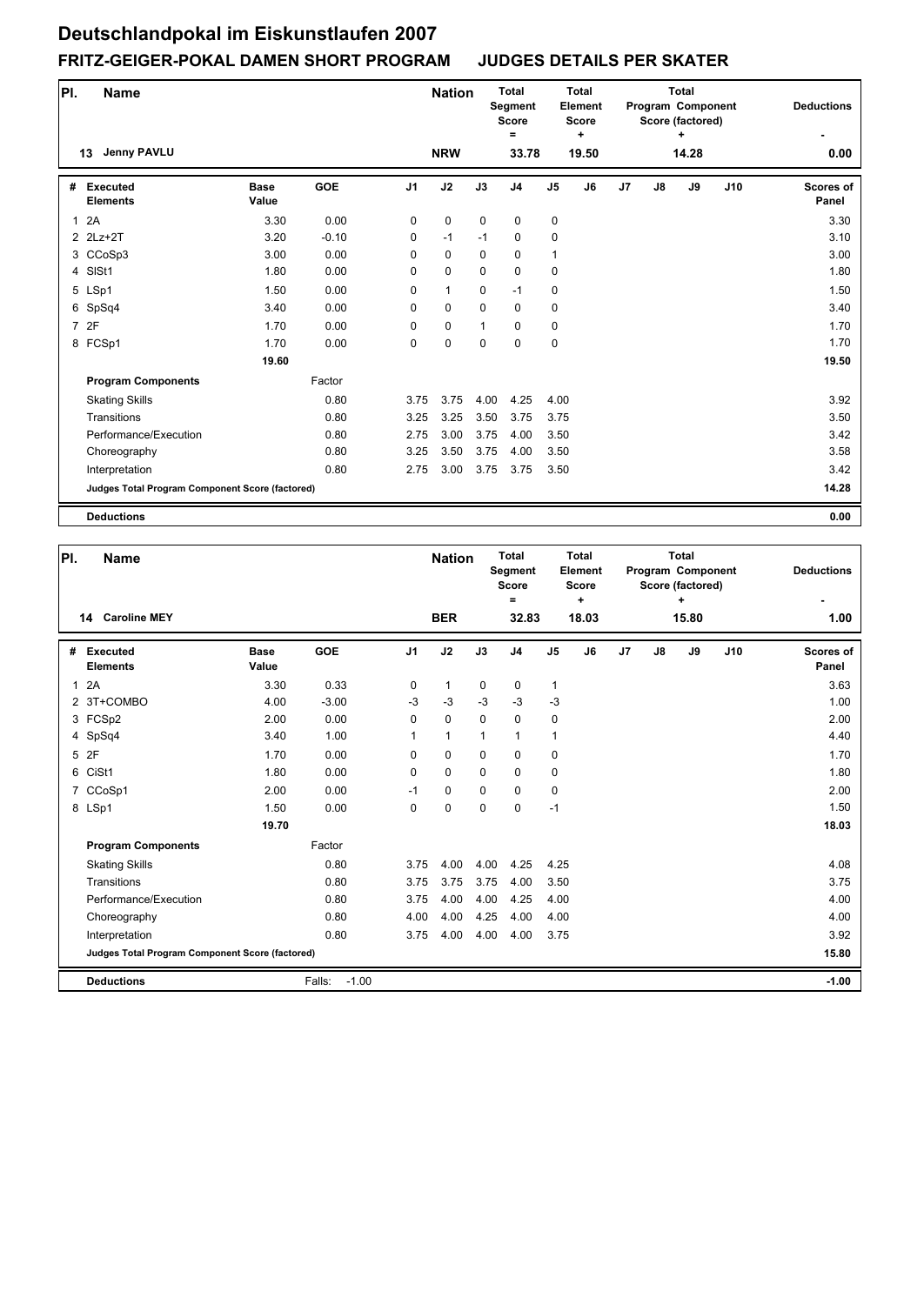| PI.         | <b>Name</b>                                     |                      |                   |                | <b>Nation</b> |             | <b>Total</b><br>Segment<br><b>Score</b><br>= |                | <b>Total</b><br>Element<br><b>Score</b><br>÷ |    |    | <b>Total</b><br>Program Component<br>Score (factored) |     | <b>Deductions</b>  |
|-------------|-------------------------------------------------|----------------------|-------------------|----------------|---------------|-------------|----------------------------------------------|----------------|----------------------------------------------|----|----|-------------------------------------------------------|-----|--------------------|
|             | <b>Jessica KOSUCH</b><br>15                     |                      |                   |                | B-W           |             | 32.01                                        |                | 15.83                                        |    |    | 17.18                                                 |     | 1.00               |
| #           | Executed<br><b>Elements</b>                     | <b>Base</b><br>Value | <b>GOE</b>        | J <sub>1</sub> | J2            | J3          | J <sub>4</sub>                               | J <sub>5</sub> | J6                                           | J7 | J8 | J9                                                    | J10 | Scores of<br>Panel |
| $\mathbf 1$ | SpSq4                                           | 3.40                 | 0.33              | 0              | $\mathbf{1}$  | 0           | 0                                            | 1              |                                              |    |    |                                                       |     | 3.73               |
|             | 2 2 A                                           | 3.30                 | $-1.40$           | $-2$           | $-2$          | $-2$        | $-2$                                         | $-2$           |                                              |    |    |                                                       |     | 1.90               |
|             | 3 LSp1                                          | 1.50                 | $-0.10$           | $-1$           | $\mathbf 0$   | $-1$        | $\mathbf 0$                                  | 0              |                                              |    |    |                                                       |     | 1.40               |
|             | 4 2Lz+COMBO                                     | 1.90                 | $-1.00$           | $-3$           | $-3$          | $-3$        | $-3$                                         | $-3$           |                                              |    |    |                                                       |     | 0.90               |
|             | 5 2F                                            | 1.70                 | 0.00              | 0              | $\mathbf 0$   | 1           | $\mathbf 0$                                  | $\pmb{0}$      |                                              |    |    |                                                       |     | 1.70               |
| 6           | CiSt1                                           | 1.80                 | 0.00              | 0              | $\mathbf 0$   | $\Omega$    | $\mathbf 0$                                  | $\mathbf{1}$   |                                              |    |    |                                                       |     | 1.80               |
|             | 7 CCoSp2                                        | 2.50                 | 0.00              | 0              | $\pmb{0}$     | 1           | $\mathbf 0$                                  | 0              |                                              |    |    |                                                       |     | 2.50               |
|             | 8 FCSp2                                         | 2.00                 | $-0.10$           | 0              | $\mathbf 0$   | $\mathbf 0$ | $-1$                                         | $-1$           |                                              |    |    |                                                       |     | 1.90               |
|             |                                                 | 18.10                |                   |                |               |             |                                              |                |                                              |    |    |                                                       |     | 15.83              |
|             | <b>Program Components</b>                       |                      | Factor            |                |               |             |                                              |                |                                              |    |    |                                                       |     |                    |
|             | <b>Skating Skills</b>                           |                      | 0.80              | 4.50           | 4.50          | 4.25        | 4.50                                         | 4.50           |                                              |    |    |                                                       |     | 4.50               |
|             | Transitions                                     |                      | 0.80              | 4.50           | 4.00          | 4.00        | 4.00                                         | 4.25           |                                              |    |    |                                                       |     | 4.08               |
|             | Performance/Execution                           |                      | 0.80              | 4.25           | 4.50          | 4.25        | 4.25                                         | 4.50           |                                              |    |    |                                                       |     | 4.33               |
|             | Choreography                                    |                      | 0.80              | 4.25           | 4.25          | 4.00        | 4.25                                         | 4.50           |                                              |    |    |                                                       |     | 4.25               |
|             | Interpretation                                  |                      | 0.80              | 4.25           | 4.50          | 4.50        | 4.00                                         | 4.25           |                                              |    |    |                                                       |     | 4.33               |
|             | Judges Total Program Component Score (factored) |                      |                   |                |               |             |                                              |                |                                              |    |    |                                                       |     | 17.18              |
|             | <b>Deductions</b>                               |                      | $-1.00$<br>Falls: |                |               |             |                                              |                |                                              |    |    |                                                       |     | $-1.00$            |

| PI.          |                                    | <b>Name</b>                                     |                      |            |                | <b>Nation</b> |             | <b>Total</b><br><b>Segment</b><br>Score<br>= |                | <b>Total</b><br>Element<br><b>Score</b><br>÷ |                |    | <b>Total</b><br>Program Component<br>Score (factored)<br>٠ |     | <b>Deductions</b>         |
|--------------|------------------------------------|-------------------------------------------------|----------------------|------------|----------------|---------------|-------------|----------------------------------------------|----------------|----------------------------------------------|----------------|----|------------------------------------------------------------|-----|---------------------------|
|              | 16                                 | <b>Isabel HEINTGES</b>                          |                      |            |                | <b>NRW</b>    |             | 31.94                                        |                | 18.54                                        |                |    | 13.40                                                      |     | 0.00                      |
| #            | <b>Executed</b><br><b>Elements</b> |                                                 | <b>Base</b><br>Value | <b>GOE</b> | J <sub>1</sub> | J2            | J3          | J <sub>4</sub>                               | J <sub>5</sub> | J6                                           | J <sub>7</sub> | J8 | J9                                                         | J10 | <b>Scores of</b><br>Panel |
| $\mathbf{1}$ | 2A                                 |                                                 | 3.30                 | $-0.23$    | 0              | $\mathbf 0$   | $\mathbf 0$ | $-1$                                         | $-1$           |                                              |                |    |                                                            |     | 3.07                      |
|              | $2$ 3S+2T                          |                                                 | 5.80                 | $-1.33$    | $-2$           | $-1$          | $-2$        | $-1$                                         | $-1$           |                                              |                |    |                                                            |     | 4.47                      |
|              | 3 SpSq1                            |                                                 | 1.80                 | 0.00       | $\Omega$       | $\mathbf 0$   | $\Omega$    | 0                                            | 0              |                                              |                |    |                                                            |     | 1.80                      |
|              | 4 LSp1                             |                                                 | 1.50                 | $-0.20$    | $-1$           | $\mathbf 0$   | $\mathbf 0$ | $-1$                                         | $-2$           |                                              |                |    |                                                            |     | 1.30                      |
| 5            | SISt1                              |                                                 | 1.80                 | 0.00       | 0              | 0             | $\mathbf 0$ | $\mathbf 0$                                  | $\pmb{0}$      |                                              |                |    |                                                            |     | 1.80                      |
|              | 6 FCSp1                            |                                                 | 1.70                 | $-0.30$    | 0              | $-1$          | $-1$        | $-1$                                         | $-1$           |                                              |                |    |                                                            |     | 1.40                      |
|              | 7 2F                               |                                                 | 1.70                 | 0.00       | 0              | $\mathbf 0$   | $\Omega$    | $\Omega$                                     | 0              |                                              |                |    |                                                            |     | 1.70                      |
|              | 8 CCoSp3                           |                                                 | 3.00                 | 0.00       | $-1$           | $\pmb{0}$     | $\mathbf 0$ | $\mathbf 0$                                  | $\pmb{0}$      |                                              |                |    |                                                            |     | 3.00                      |
|              |                                    |                                                 | 20.60                |            |                |               |             |                                              |                |                                              |                |    |                                                            |     | 18.54                     |
|              |                                    | <b>Program Components</b>                       |                      | Factor     |                |               |             |                                              |                |                                              |                |    |                                                            |     |                           |
|              | <b>Skating Skills</b>              |                                                 |                      | 0.80       | 3.25           | 3.50          | 3.75        | 3.75                                         | 3.50           |                                              |                |    |                                                            |     | 3.58                      |
|              | Transitions                        |                                                 |                      | 0.80       | 2.75           | 3.00          | 3.50        | 3.50                                         | 3.00           |                                              |                |    |                                                            |     | 3.17                      |
|              |                                    | Performance/Execution                           |                      | 0.80       | 2.75           | 3.50          | 3.75        | 3.50                                         | 3.25           |                                              |                |    |                                                            |     | 3.42                      |
|              |                                    | Choreography                                    |                      | 0.80       | 3.00           | 3.25          | 3.50        | 3.75                                         | 3.25           |                                              |                |    |                                                            |     | 3.33                      |
|              | Interpretation                     |                                                 |                      | 0.80       | 2.75           | 3.25          | 3.75        | 3.50                                         | 3.00           |                                              |                |    |                                                            |     | 3.25                      |
|              |                                    | Judges Total Program Component Score (factored) |                      |            |                |               |             |                                              |                |                                              |                |    |                                                            |     | 13.40                     |
|              | <b>Deductions</b>                  |                                                 |                      |            |                |               |             |                                              |                |                                              |                |    |                                                            |     | 0.00                      |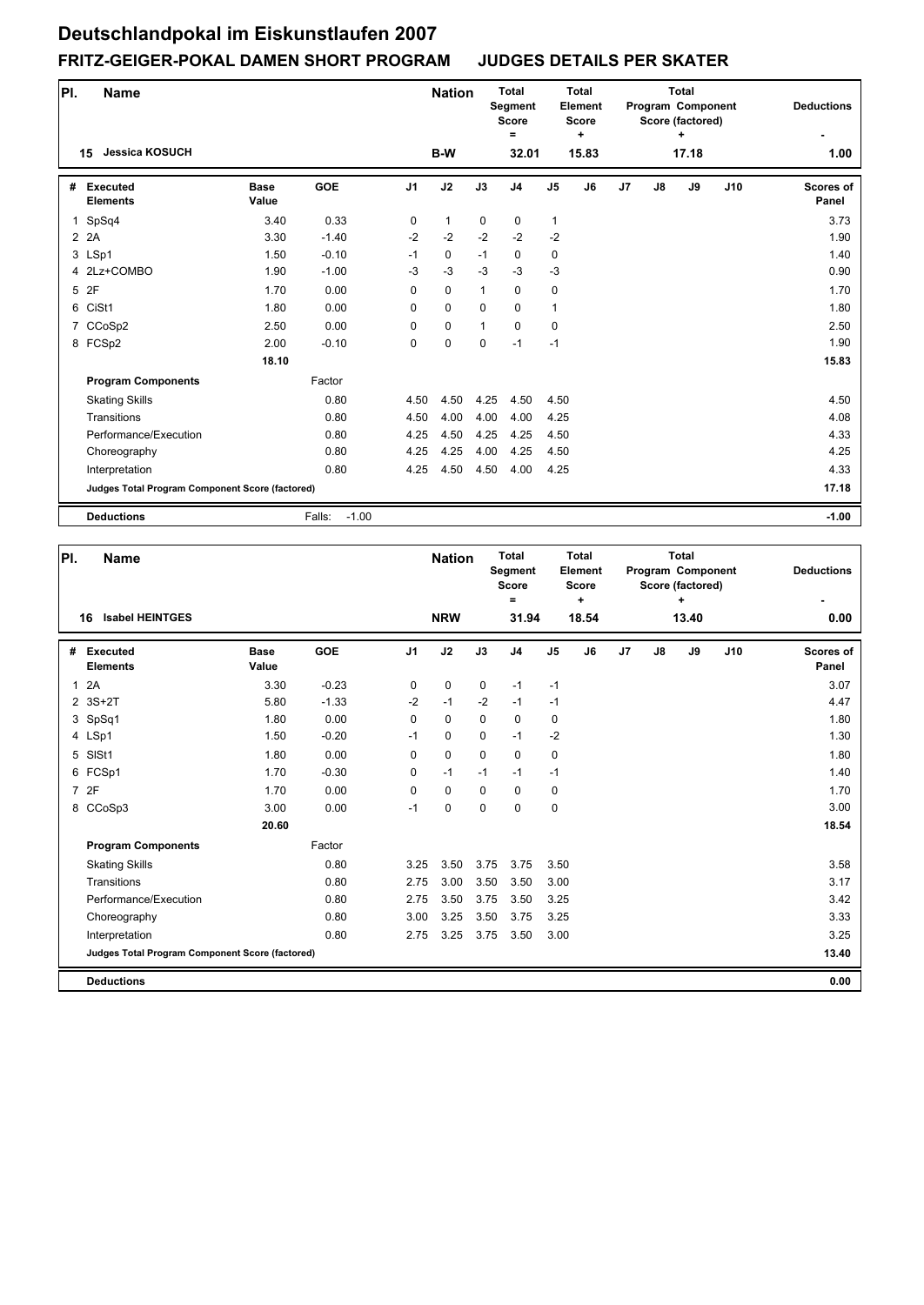| PI.            | <b>Name</b>                                     |                      |            |                | <b>Nation</b> |             | <b>Total</b><br>Segment<br><b>Score</b><br>Ξ |                | Total<br>Element<br><b>Score</b><br>$\ddot{}$ |    |               | <b>Total</b><br>Program Component<br>Score (factored)<br>÷ |     | <b>Deductions</b>  |
|----------------|-------------------------------------------------|----------------------|------------|----------------|---------------|-------------|----------------------------------------------|----------------|-----------------------------------------------|----|---------------|------------------------------------------------------------|-----|--------------------|
|                | <b>Christine ANSTÄTT</b><br>17                  |                      |            |                | <b>BAY</b>    |             | 31.87                                        |                | 18.13                                         |    |               | 13.74                                                      |     | 0.00               |
| #              | <b>Executed</b><br><b>Elements</b>              | <b>Base</b><br>Value | <b>GOE</b> | J <sub>1</sub> | J2            | J3          | J <sub>4</sub>                               | J <sub>5</sub> | J6                                            | J7 | $\mathsf{J}8$ | J9                                                         | J10 | Scores of<br>Panel |
| $\mathbf{1}$   | 2A                                              | 3.30                 | $-0.47$    | $-1$           | $-1$          | $\mathbf 0$ | $-1$                                         | 0              |                                               |    |               |                                                            |     | 2.83               |
|                | 2 2Lz+2T                                        | 3.20                 | 0.00       | 0              | $\pmb{0}$     | 0           | $\mathbf 0$                                  | $\pmb{0}$      |                                               |    |               |                                                            |     | 3.20               |
|                | 3 FCSp1                                         | 1.70                 | $-0.20$    | 0              | $-1$          | $-2$        | $-1$                                         | 0              |                                               |    |               |                                                            |     | 1.50               |
|                | 4 SpSq3                                         | 3.10                 | 0.00       | $-1$           | $\mathbf 0$   | $\mathbf 0$ | $\mathbf 0$                                  | 0              |                                               |    |               |                                                            |     | 3.10               |
|                | 5 LSp1                                          | 1.50                 | 0.00       | 0              | $-1$          | $\mathbf 0$ | $\mathbf 0$                                  | 0              |                                               |    |               |                                                            |     | 1.50               |
|                | 6 2F                                            | 1.70                 | 0.00       | 0              | $\mathbf 0$   | $\mathbf 0$ | $\mathbf 0$                                  | 0              |                                               |    |               |                                                            |     | 1.70               |
| $\overline{7}$ | CiSt1                                           | 1.80                 | 0.00       | 0              | $\mathbf 0$   | $\mathbf 0$ | $\mathbf 0$                                  | 0              |                                               |    |               |                                                            |     | 1.80               |
|                | 8 CCoSp2                                        | 2.50                 | 0.00       | $-1$           | $\mathbf 0$   | $\mathbf 0$ | $\mathbf 0$                                  | 0              |                                               |    |               |                                                            |     | 2.50               |
|                |                                                 | 18.80                |            |                |               |             |                                              |                |                                               |    |               |                                                            |     | 18.13              |
|                | <b>Program Components</b>                       |                      | Factor     |                |               |             |                                              |                |                                               |    |               |                                                            |     |                    |
|                | <b>Skating Skills</b>                           |                      | 0.80       | 3.50           | 3.75          | 3.50        | 4.00                                         | 3.50           |                                               |    |               |                                                            |     | 3.58               |
|                | Transitions                                     |                      | 0.80       | 2.75           | 3.00          | 3.25        | 4.00                                         | 3.25           |                                               |    |               |                                                            |     | 3.17               |
|                | Performance/Execution                           |                      | 0.80       | 3.00           | 3.25          | 3.75        | 4.00                                         | 3.25           |                                               |    |               |                                                            |     | 3.42               |
|                | Choreography                                    |                      | 0.80       | 3.25           | 3.50          | 3.50        | 4.00                                         | 3.50           |                                               |    |               |                                                            |     | 3.50               |
|                | Interpretation                                  |                      | 0.80       | 2.75           | 3.25          | 3.75        | 4.00                                         | 3.50           |                                               |    |               |                                                            |     | 3.50               |
|                | Judges Total Program Component Score (factored) |                      |            |                |               |             |                                              |                |                                               |    |               |                                                            |     | 13.74              |
|                | <b>Deductions</b>                               |                      |            |                |               |             |                                              |                |                                               |    |               |                                                            |     | 0.00               |

| PI. | Name                                            |                      |                   |                | <b>Nation</b> |              | <b>Total</b><br><b>Segment</b><br><b>Score</b><br>$=$ |                | Total<br>Element<br><b>Score</b><br>٠ |    |               | <b>Total</b><br>Program Component<br>Score (factored)<br>÷ |     | <b>Deductions</b>  |
|-----|-------------------------------------------------|----------------------|-------------------|----------------|---------------|--------------|-------------------------------------------------------|----------------|---------------------------------------|----|---------------|------------------------------------------------------------|-----|--------------------|
|     | <b>Ina SETERBAKKEN</b><br>18                    |                      |                   |                | <b>BAY</b>    |              | 30.07                                                 |                | 15.47                                 |    |               | 16.60                                                      |     | 2.00               |
| #   | <b>Executed</b><br><b>Elements</b>              | <b>Base</b><br>Value | <b>GOE</b>        | J <sub>1</sub> | J2            | J3           | J <sub>4</sub>                                        | J <sub>5</sub> | J6                                    | J7 | $\mathsf{J}8$ | J9                                                         | J10 | Scores of<br>Panel |
| 1   | 3S<+COMBO                                       | 1.30                 | $-1.00$           | $-3$           | $-3$          | $-3$         | $-3$                                                  | $-3$           |                                       |    |               |                                                            |     | 0.30               |
|     | 2 2 A                                           | 3.30                 | $-0.70$           | $-1$           | $-1$          | $-1$         | $-1$                                                  | $-2$           |                                       |    |               |                                                            |     | 2.60               |
|     | 3 FCSp1                                         | 1.70                 | 0.00              | 0              | $\mathbf 0$   | $\Omega$     | $\Omega$                                              | 0              |                                       |    |               |                                                            |     | 1.70               |
|     | 4 SpSq4                                         | 3.40                 | 0.00              | 0              | 0             | $\mathbf{1}$ | $\mathbf 0$                                           | 0              |                                       |    |               |                                                            |     | 3.40               |
|     | $5$ 2F<                                         | 0.50                 | $-0.30$           | $-3$           | $-3$          | $-3$         | $-3$                                                  | $-3$           |                                       |    |               |                                                            |     | 0.20               |
|     | 6 CCoSp3                                        | 3.00                 | 0.00              | 0              | $\mathbf 0$   | $\mathbf 0$  | $\mathbf 0$                                           | $\mathbf{1}$   |                                       |    |               |                                                            |     | 3.00               |
|     | 7 CiSt2                                         | 2.30                 | 0.17              | $\Omega$       | $\mathbf 0$   | $\mathbf{1}$ | $\Omega$                                              | $\mathbf{1}$   |                                       |    |               |                                                            |     | 2.47               |
|     | 8 LSp2                                          | 1.80                 | 0.00              | 0              | $\mathbf{1}$  | $\mathbf 0$  | $-1$                                                  | $\mathbf 0$    |                                       |    |               |                                                            |     | 1.80               |
|     |                                                 | 17.30                |                   |                |               |              |                                                       |                |                                       |    |               |                                                            |     | 15.47              |
|     | <b>Program Components</b>                       |                      | Factor            |                |               |              |                                                       |                |                                       |    |               |                                                            |     |                    |
|     | <b>Skating Skills</b>                           |                      | 0.80              | 4.00           | 4.25          | 4.50         | 4.00                                                  | 4.25           |                                       |    |               |                                                            |     | 4.17               |
|     | Transitions                                     |                      | 0.80              | 3.75           | 4.00          | 4.00         | 4.00                                                  | 4.00           |                                       |    |               |                                                            |     | 4.00               |
|     | Performance/Execution                           |                      | 0.80              | 4.00           | 4.25          | 4.50         | 4.00                                                  | 4.75           |                                       |    |               |                                                            |     | 4.25               |
|     | Choreography                                    |                      | 0.80              | 3.75           | 4.00          | 4.50         | 4.00                                                  | 4.25           |                                       |    |               |                                                            |     | 4.08               |
|     | Interpretation                                  |                      | 0.80              | 4.00           | 4.25          | 4.75         | 4.00                                                  | 4.50           |                                       |    |               |                                                            |     | 4.25               |
|     | Judges Total Program Component Score (factored) |                      |                   |                |               |              |                                                       |                |                                       |    |               |                                                            |     | 16.60              |
|     | <b>Deductions</b>                               |                      | $-2.00$<br>Falls: |                |               |              |                                                       |                |                                       |    |               |                                                            |     | $-2.00$            |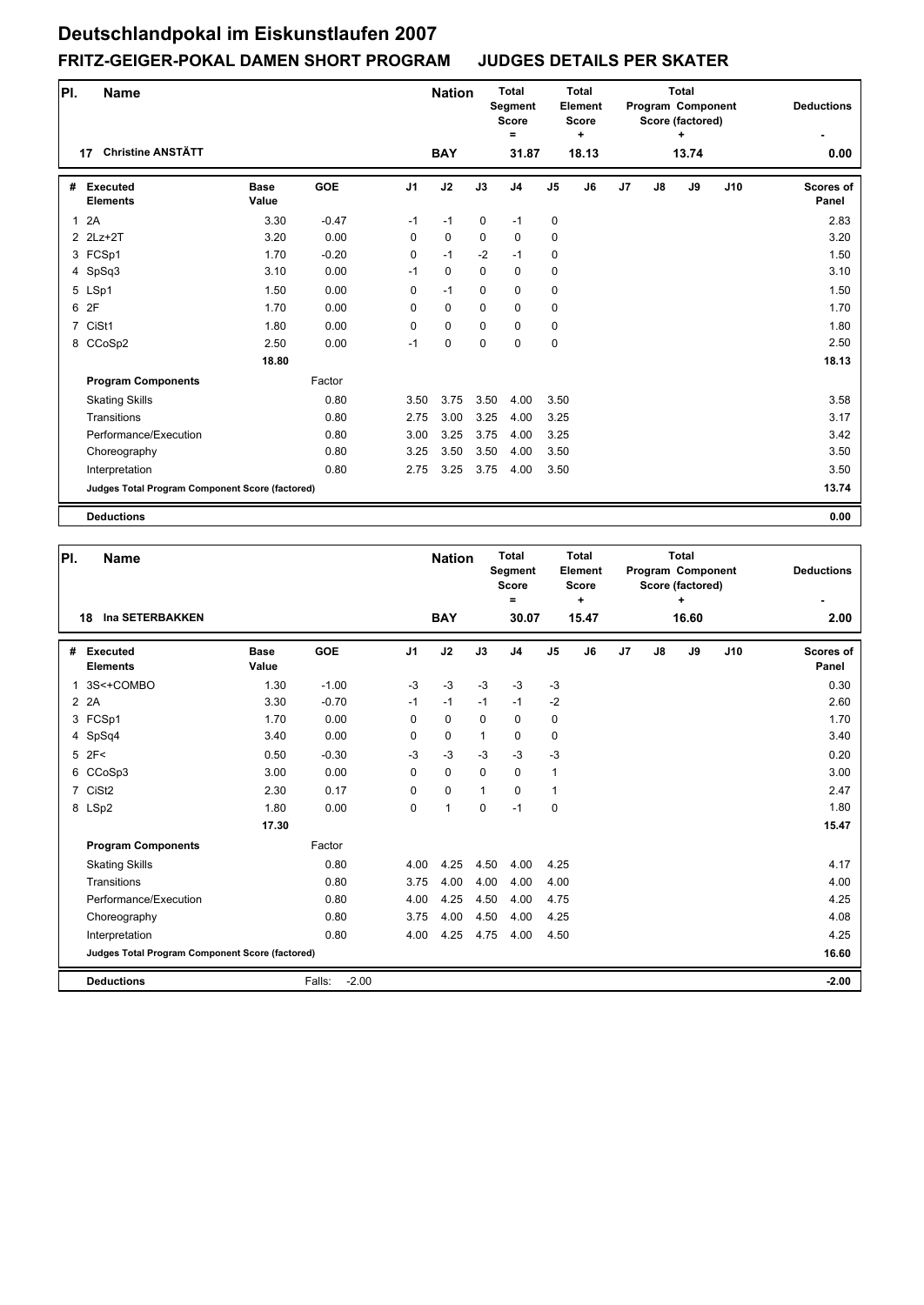| PI. | <b>Name</b>                                     |                      |            |                | <b>Nation</b> |              | <b>Total</b><br>Segment<br><b>Score</b><br>Ξ |                | <b>Total</b><br>Element<br><b>Score</b><br>٠ |    |    | <b>Total</b><br>Program Component<br>Score (factored)<br>+ |     | <b>Deductions</b>         |
|-----|-------------------------------------------------|----------------------|------------|----------------|---------------|--------------|----------------------------------------------|----------------|----------------------------------------------|----|----|------------------------------------------------------------|-----|---------------------------|
|     | <b>Diana KURASHVILI</b><br>19                   |                      |            |                | <b>BAY</b>    |              | 29.88                                        |                | 15.00                                        |    |    | 14.88                                                      |     | 0.00                      |
| #   | <b>Executed</b><br><b>Elements</b>              | <b>Base</b><br>Value | <b>GOE</b> | J <sub>1</sub> | J2            | J3           | J <sub>4</sub>                               | J <sub>5</sub> | J6                                           | J7 | J8 | J9                                                         | J10 | <b>Scores of</b><br>Panel |
| 1   | SpSq4                                           | 3.40                 | 0.33       | 0              | $\mathbf 0$   | $\mathbf{1}$ | $\mathbf 0$                                  | $\mathbf{1}$   |                                              |    |    |                                                            |     | 3.73                      |
|     | $2$ 3T+1T                                       | 4.40                 | $-3.00$    | $-3$           | $-3$          | $-3$         | $-3$                                         | $-3$           |                                              |    |    |                                                            |     | 1.40                      |
|     | 3 CCoSp2                                        | 2.50                 | 0.00       | 0              | $\pmb{0}$     | 0            | $\mathbf 0$                                  | 0              |                                              |    |    |                                                            |     | 2.50                      |
|     | 4 2A                                            | 3.30                 | $-1.40$    | $-2$           | $-2$          | $-2$         | $-2$                                         | $-2$           |                                              |    |    |                                                            |     | 1.90                      |
| 5   | CiSt1                                           | 1.80                 | 0.00       | 0              | $\mathbf 0$   | $\mathbf 0$  | $\mathbf 0$                                  | 0              |                                              |    |    |                                                            |     | 1.80                      |
|     | 6 FCSp1                                         | 1.70                 | $-0.20$    | $-1$           | $-1$          | $-1$         | $\mathbf 0$                                  | 0              |                                              |    |    |                                                            |     | 1.50                      |
|     | 7 1F                                            | 0.50                 | $-0.30$    | $-3$           | $-3$          | $-3$         | $-3$                                         | $-3$           |                                              |    |    |                                                            |     | 0.20                      |
|     | 8 LSp2                                          | 1.80                 | 0.17       | $-1$           | 1             | $\mathbf{1}$ | $\mathbf 0$                                  | $\pmb{0}$      |                                              |    |    |                                                            |     | 1.97                      |
|     |                                                 | 19.40                |            |                |               |              |                                              |                |                                              |    |    |                                                            |     | 15.00                     |
|     | <b>Program Components</b>                       |                      | Factor     |                |               |              |                                              |                |                                              |    |    |                                                            |     |                           |
|     | <b>Skating Skills</b>                           |                      | 0.80       | 4.00           | 4.00          | 4.25         | 4.00                                         | 4.00           |                                              |    |    |                                                            |     | 4.00                      |
|     | Transitions                                     |                      | 0.80       | 3.25           | 3.25          | 3.75         | 4.00                                         | 3.50           |                                              |    |    |                                                            |     | 3.50                      |
|     | Performance/Execution                           |                      | 0.80       | 3.50           | 3.50          | 3.75         | 3.75                                         | 4.00           |                                              |    |    |                                                            |     | 3.67                      |
|     | Choreography                                    |                      | 0.80       | 3.50           | 3.75          | 3.75         | 4.25                                         | 3.75           |                                              |    |    |                                                            |     | 3.75                      |
|     | Interpretation                                  |                      | 0.80       | 3.25           | 3.25          | 4.00         | 4.00                                         | 3.75           |                                              |    |    |                                                            |     | 3.67                      |
|     | Judges Total Program Component Score (factored) |                      |            |                |               |              |                                              |                |                                              |    |    |                                                            |     | 14.88                     |
|     | <b>Deductions</b>                               |                      |            |                |               |              |                                              |                |                                              |    |    |                                                            |     | 0.00                      |

| PI. | <b>Name</b>                                     |                      |            |                | <b>Nation</b> |             | Total<br>Segment<br><b>Score</b><br>$\equiv$ |                | <b>Total</b><br>Element<br><b>Score</b><br>$\ddot{}$ |    |    | <b>Total</b><br>Program Component<br>Score (factored)<br>÷ |     | <b>Deductions</b>  |
|-----|-------------------------------------------------|----------------------|------------|----------------|---------------|-------------|----------------------------------------------|----------------|------------------------------------------------------|----|----|------------------------------------------------------------|-----|--------------------|
|     | <b>Carolin MORLOCK</b><br>20                    |                      |            |                | B-W           |             | 28.88                                        |                | 14.80                                                |    |    | 14.08                                                      |     | 0.00               |
| #   | Executed<br><b>Elements</b>                     | <b>Base</b><br>Value | <b>GOE</b> | J <sub>1</sub> | J2            | J3          | J4                                           | J <sub>5</sub> | J6                                                   | J7 | J8 | J9                                                         | J10 | Scores of<br>Panel |
| 1   | 2Lz+2Lo<                                        | 2.40                 | $-0.60$    | $-2$           | $-2$          | $-2$        | $-3$                                         | $-2$           |                                                      |    |    |                                                            |     | 1.80               |
|     | 2 2F                                            | 1.70                 | $-0.10$    | $-1$           | $\mathbf 0$   | $\mathbf 0$ | $\mathbf 0$                                  | $-1$           |                                                      |    |    |                                                            |     | 1.60               |
|     | 3 CCoSp2                                        | 2.50                 | 0.00       | 0              | $\mathbf 0$   | $\Omega$    | $\mathbf 0$                                  | $\mathbf 0$    |                                                      |    |    |                                                            |     | 2.50               |
|     | 4 SpSq4                                         | 3.40                 | 0.00       | 0              | $\mathbf 0$   | $\Omega$    | $\mathbf 0$                                  | 0              |                                                      |    |    |                                                            |     | 3.40               |
| 5   | 1A                                              | 0.80                 | $-0.50$    | $-3$           | $-3$          | $-3$        | $-3$                                         | $-3$           |                                                      |    |    |                                                            |     | 0.30               |
|     | 6 LSp1                                          | 1.50                 | 0.00       | $-1$           | $\mathbf 0$   | $\Omega$    | $\mathbf 0$                                  | 0              |                                                      |    |    |                                                            |     | 1.50               |
|     | 7 CiSt1                                         | 1.80                 | 0.00       | $\Omega$       | $\mathbf 0$   | $\Omega$    | $\Omega$                                     | 0              |                                                      |    |    |                                                            |     | 1.80               |
|     | 8 FCSp2                                         | 2.00                 | $-0.10$    | 0              | $-1$          | $-1$        | $\mathbf 0$                                  | 0              |                                                      |    |    |                                                            |     | 1.90               |
|     |                                                 | 16.10                |            |                |               |             |                                              |                |                                                      |    |    |                                                            |     | 14.80              |
|     | <b>Program Components</b>                       |                      | Factor     |                |               |             |                                              |                |                                                      |    |    |                                                            |     |                    |
|     | <b>Skating Skills</b>                           |                      | 0.80       | 3.50           | 3.75          | 3.75        | 3.75                                         | 3.75           |                                                      |    |    |                                                            |     | 3.75               |
|     | Transitions                                     |                      | 0.80       | 3.25           | 3.25          | 3.50        | 3.50                                         | 3.50           |                                                      |    |    |                                                            |     | 3.42               |
|     | Performance/Execution                           |                      | 0.80       | 3.50           | 3.50          | 3.50        | 3.50                                         | 3.25           |                                                      |    |    |                                                            |     | 3.50               |
|     | Choreography                                    |                      | 0.80       | 3.50           | 3.50          | 3.50        | 3.75                                         | 3.50           |                                                      |    |    |                                                            |     | 3.50               |
|     | Interpretation                                  |                      | 0.80       | 3.25           | 3.25          | 3.50        | 3.50                                         | 3.50           |                                                      |    |    |                                                            |     | 3.42               |
|     | Judges Total Program Component Score (factored) |                      |            |                |               |             |                                              |                |                                                      |    |    |                                                            |     | 14.08              |
|     | <b>Deductions</b>                               |                      |            |                |               |             |                                              |                |                                                      |    |    |                                                            |     | 0.00               |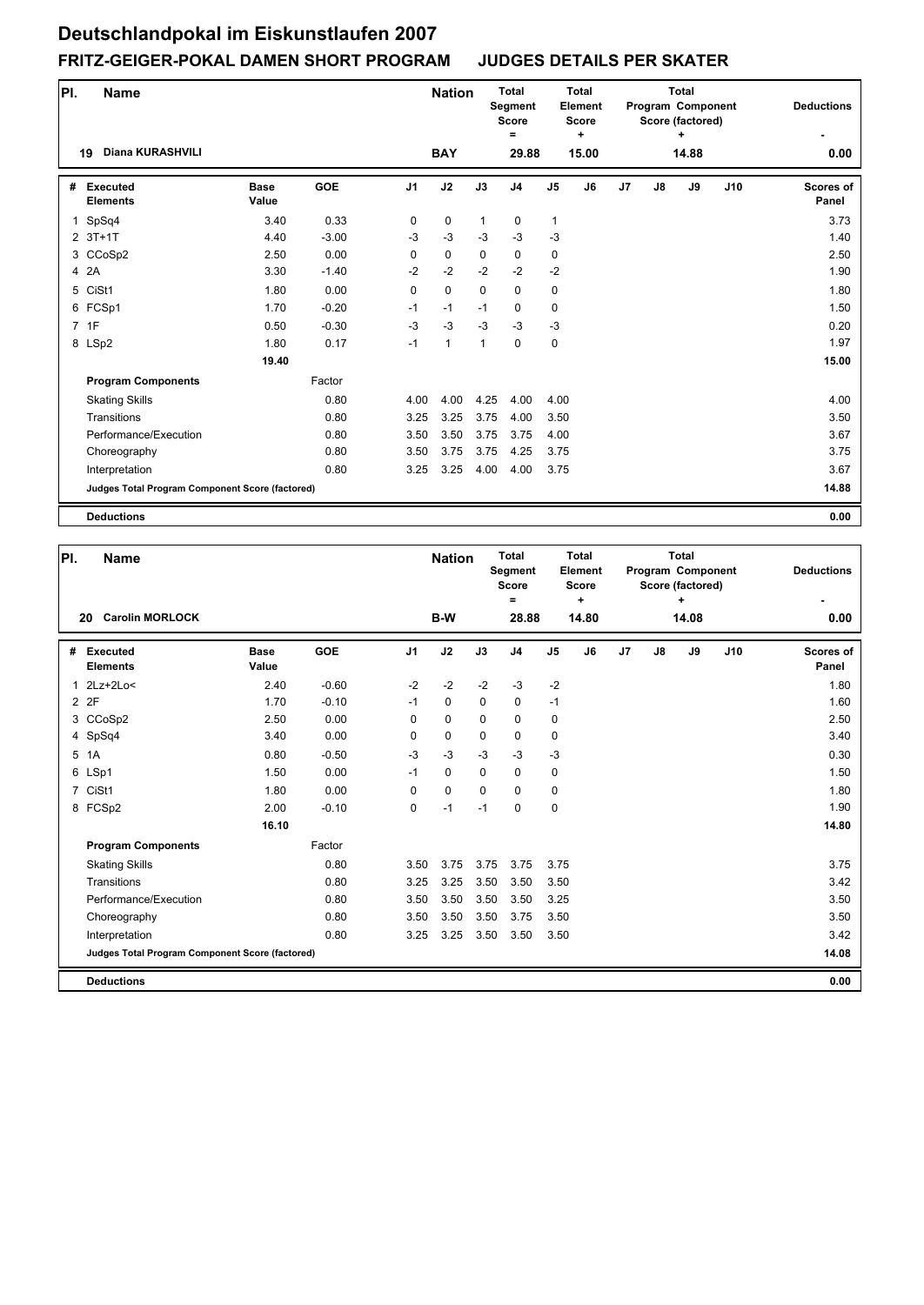| PI. | <b>Name</b>                                     |                      |            |                | <b>Nation</b> |              | <b>Total</b><br>Segment<br><b>Score</b><br>$\equiv$ |                | <b>Total</b><br>Element<br><b>Score</b><br>٠ |    |               | <b>Total</b><br>Program Component<br>Score (factored)<br>٠ |     | <b>Deductions</b>         |
|-----|-------------------------------------------------|----------------------|------------|----------------|---------------|--------------|-----------------------------------------------------|----------------|----------------------------------------------|----|---------------|------------------------------------------------------------|-----|---------------------------|
|     | <b>Monique SZESNY</b><br>21                     |                      |            |                | <b>NRW</b>    |              | 28.26                                               |                | 15.00                                        |    |               | 15.26                                                      |     | 2.00                      |
| #   | <b>Executed</b><br><b>Elements</b>              | <b>Base</b><br>Value | <b>GOE</b> | J <sub>1</sub> | J2            | J3           | J <sub>4</sub>                                      | J <sub>5</sub> | J6                                           | J7 | $\mathsf{J}8$ | J9                                                         | J10 | <b>Scores of</b><br>Panel |
| 1   | FCSp1                                           | 1.70                 | 0.50       | 0              | $\mathbf{1}$  | $\mathbf{1}$ | $\mathbf{1}$                                        | $\mathbf{1}$   |                                              |    |               |                                                            |     | 2.20                      |
|     | 2 2 A                                           | 3.30                 | 0.00       | $\Omega$       | 0             | $\Omega$     | $\mathbf 0$                                         | $\mathbf 0$    |                                              |    |               |                                                            |     | 3.30                      |
|     | 3 3S+COMBO                                      | 4.50                 | $-3.00$    | $-3$           | $-3$          | $-3$         | $-3$                                                | $-2$           |                                              |    |               |                                                            |     | 1.50                      |
|     | 4 CCoSp2                                        | 2.50                 | 0.00       | $-1$           | 0             | $\Omega$     | $\mathbf 0$                                         | 0              |                                              |    |               |                                                            |     | 2.50                      |
|     | 5 SISt1                                         | 1.80                 | 0.00       | $\Omega$       | 0             | $\Omega$     | $\mathbf 0$                                         | $\pmb{0}$      |                                              |    |               |                                                            |     | 1.80                      |
| 6   | SpSq1                                           | 1.80                 | 0.00       | 0              | 0             | $\Omega$     | $\mathbf 0$                                         | $\mathbf 0$    |                                              |    |               |                                                            |     | 1.80                      |
|     | 7 2F                                            | 1.70                 | $-1.00$    | $-3$           | $-3$          | $-3$         | $-3$                                                | $-3$           |                                              |    |               |                                                            |     | 0.70                      |
|     | 8 LSp1                                          | 1.50                 | $-0.30$    | 0              | $-1$          | $-1$         | $-1$                                                | $-2$           |                                              |    |               |                                                            |     | 1.20                      |
|     |                                                 | 18.80                |            |                |               |              |                                                     |                |                                              |    |               |                                                            |     | 15.00                     |
|     | <b>Program Components</b>                       |                      | Factor     |                |               |              |                                                     |                |                                              |    |               |                                                            |     |                           |
|     | <b>Skating Skills</b>                           |                      | 0.80       | 4.00           | 4.00          | 4.25         | 4.50                                                | 4.25           |                                              |    |               |                                                            |     | 4.17                      |
|     | Transitions                                     |                      | 0.80       | 3.50           | 3.50          | 4.00         | 4.25                                                | 3.75           |                                              |    |               |                                                            |     | 3.75                      |
|     | Performance/Execution                           |                      | 0.80       | 3.25           | 3.25          | 4.25         | 4.50                                                | 4.00           |                                              |    |               |                                                            |     | 3.83                      |
|     | Choreography                                    |                      | 0.80       | 3.25           | 3.50          | 4.00         | 4.25                                                | 3.75           |                                              |    |               |                                                            |     | 3.75                      |
|     | Interpretation                                  |                      | 0.80       | 3.00           | 3.00          | 4.00         | 4.25                                                | 3.75           |                                              |    |               |                                                            |     | 3.58                      |
|     | Judges Total Program Component Score (factored) |                      |            |                |               |              |                                                     |                |                                              |    |               |                                                            |     | 15.26                     |
|     | <b>Deductions</b>                               | Time violation:      | $-1.00$    |                |               |              | Falls:                                              |                | $-1.00$                                      |    |               |                                                            |     | $-2.00$                   |

| PI.            | <b>Name</b>                                     |                      |                   |                | <b>Nation</b> |             | <b>Total</b><br>Segment<br><b>Score</b><br>$\equiv$ |                | <b>Total</b><br>Element<br><b>Score</b><br>٠ |    |               | <b>Total</b><br>Program Component<br>Score (factored)<br>÷ |     | <b>Deductions</b>         |
|----------------|-------------------------------------------------|----------------------|-------------------|----------------|---------------|-------------|-----------------------------------------------------|----------------|----------------------------------------------|----|---------------|------------------------------------------------------------|-----|---------------------------|
|                | Verena MÖDL<br>22                               |                      |                   |                | <b>BAY</b>    |             | 27.80                                               |                | 14.20                                        |    |               | 14.60                                                      |     | 1.00                      |
| #              | Executed<br><b>Elements</b>                     | <b>Base</b><br>Value | <b>GOE</b>        | J <sub>1</sub> | J2            | J3          | J <sub>4</sub>                                      | J <sub>5</sub> | J6                                           | J7 | $\mathsf{J}8$ | J9                                                         | J10 | <b>Scores of</b><br>Panel |
| $\mathbf 1$    | SpSq4                                           | 3.40                 | 0.00              | 1              | 0             | $\mathbf 0$ | $\mathbf 0$                                         | 0              |                                              |    |               |                                                            |     | 3.40                      |
|                | 2 FCSp2                                         | 2.00                 | 0.00              | $\Omega$       | $\mathbf{1}$  | $\Omega$    | $\mathbf 0$                                         | 0              |                                              |    |               |                                                            |     | 2.00                      |
| 3              | 1A                                              | 0.80                 | $-0.50$           | $-3$           | $-3$          | $-3$        | $-3$                                                | $-3$           |                                              |    |               |                                                            |     | 0.30                      |
|                | 4 LSp1                                          | 1.50                 | 0.00              | 0              | $\mathbf 0$   | $\mathbf 0$ | $\mathbf 0$                                         | $\mathbf{1}$   |                                              |    |               |                                                            |     | 1.50                      |
| 5              | 3T+COMBO                                        | 4.00                 | $-3.00$           | $-3$           | $-3$          | $-3$        | $-3$                                                | $-3$           |                                              |    |               |                                                            |     | 1.00                      |
| 6              | SISt1                                           | 1.80                 | 0.00              | 0              | $\mathbf 0$   | $\mathbf 0$ | $\mathbf 0$                                         | 0              |                                              |    |               |                                                            |     | 1.80                      |
| $\overline{7}$ | 2F                                              | 1.70                 | 0.00              | $\Omega$       | $\mathbf 0$   | $\mathbf 0$ | $\Omega$                                            | $\mathbf{1}$   |                                              |    |               |                                                            |     | 1.70                      |
|                | 8 CCoSp2                                        | 2.50                 | 0.00              | 0              | $\pmb{0}$     | $\mathbf 0$ | $\mathbf 0$                                         | 0              |                                              |    |               |                                                            |     | 2.50                      |
|                |                                                 | 17.70                |                   |                |               |             |                                                     |                |                                              |    |               |                                                            |     | 14.20                     |
|                | <b>Program Components</b>                       |                      | Factor            |                |               |             |                                                     |                |                                              |    |               |                                                            |     |                           |
|                | <b>Skating Skills</b>                           |                      | 0.80              | 4.25           | 4.00          | 3.50        | 4.00                                                | 4.00           |                                              |    |               |                                                            |     | 4.00                      |
|                | Transitions                                     |                      | 0.80              | 3.75           | 3.50          | 3.25        | 3.75                                                | 3.25           |                                              |    |               |                                                            |     | 3.50                      |
|                | Performance/Execution                           |                      | 0.80              | 3.50           | 3.50          | 3.50        | 4.00                                                | 3.75           |                                              |    |               |                                                            |     | 3.58                      |
|                | Choreography                                    |                      | 0.80              | 3.75           | 3.75          | 3.50        | 4.00                                                | 3.50           |                                              |    |               |                                                            |     | 3.67                      |
|                | Interpretation                                  |                      | 0.80              | 3.25           | 3.50          | 3.75        | 3.75                                                | 3.25           |                                              |    |               |                                                            |     | 3.50                      |
|                | Judges Total Program Component Score (factored) |                      |                   |                |               |             |                                                     |                |                                              |    |               |                                                            |     | 14.60                     |
|                | <b>Deductions</b>                               |                      | Falls:<br>$-1.00$ |                |               |             |                                                     |                |                                              |    |               |                                                            |     | $-1.00$                   |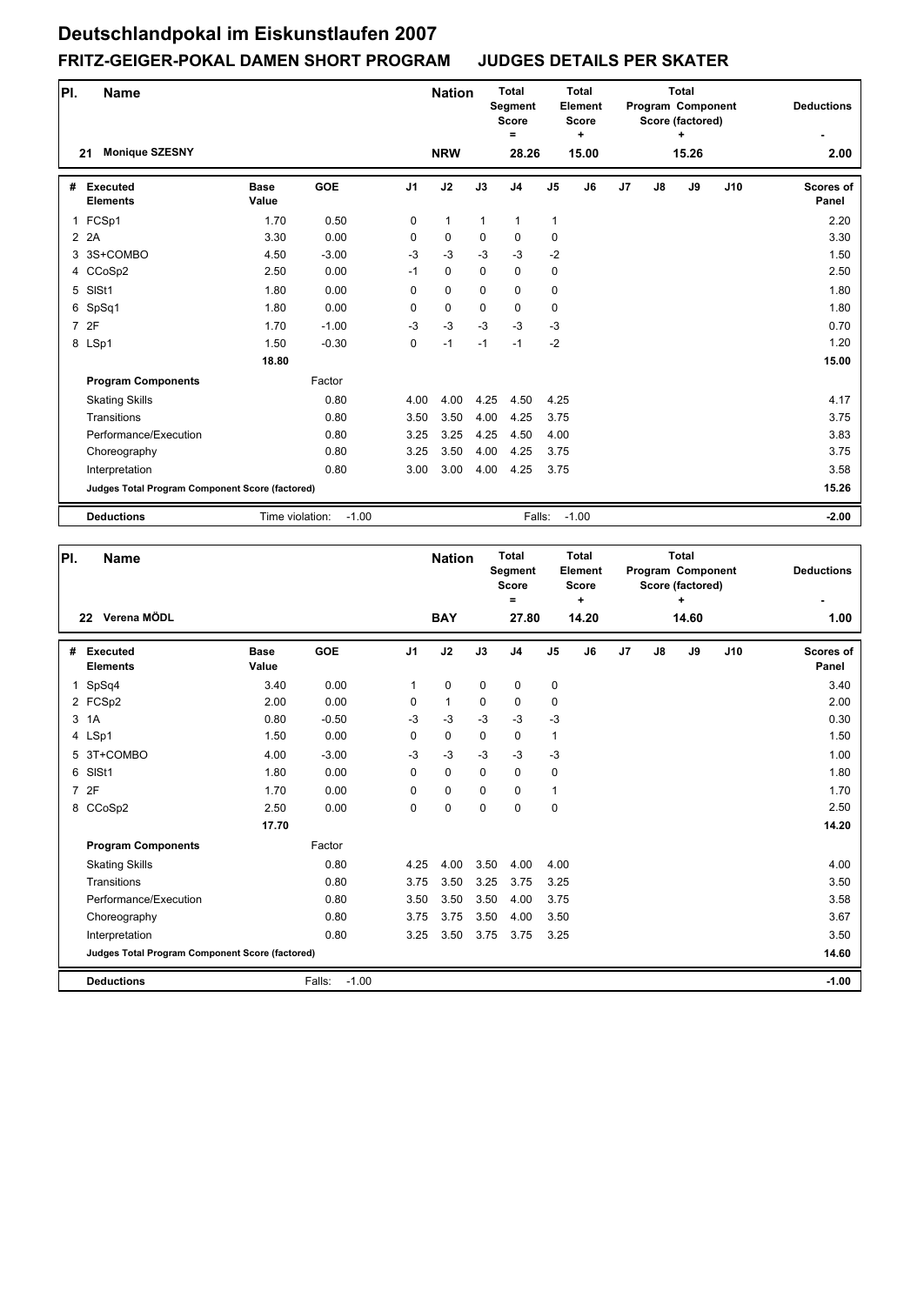#### **Pl. Name Deductions - Nation Total Segment Score = Total Element Score + Total Program Component Score (factored) + Olga HILKEVITCH B-W 26.88 12.10 0.00 23 14.78 # Executed Elements Base Value GOE J1 J2 J3 J4 J5 J6 J7 J8 J9 J10 Scores of Panel** 1 0.50 -0.30 -3 -3 -3 -3 -3 0.20 1F 2 1Lz+COMBO 0.60 -0.30 -3 -3 -3 -3 -3 0.30 3 FCSp1 1.70 -0.30 -2 -1 -2 0 0 1.40 4 SpSq3 3.10 0.00 0 0 0 0 0 3.10 5 LSp1 1.50 0.00 0 0 0 0 0 1.50 6 1A 0.80 -0.50 -3 -3 -3 -3 -3 0.30 7 SlSt1 1.80 0.00 0 0 0 0 0 1.80 8 CCoSp4 3.50 0.00 0 0 0 0 0 3.50  **13.50** 12.10 **Program Components**  Skating Skills **Transitions** Performance/Execution 3.75 3.75 3.50 3.75 3.75 3.25 4.00 4.00 3.50 3.00 4.00 3.75 3.25 3.25 4.00 4.00 Factor 0.80 0.80 0.80 3.83 3.58 3.67 Choreography 0.80 4.00 3.50 3.00 4.00 4.25 3.83 Interpretation 0.80 3.50 3.25 3.25 4.00 4.25 3.58 **Judges Total Program Component Score (factored) 14.78 Deductions 0.00**

| PI.            | <b>Name</b>                                     |                      |                   |                | <b>Nation</b> |                | Total<br>Segment<br><b>Score</b><br>Ξ |               | Total<br>Element<br><b>Score</b><br>٠ |    |    | <b>Total</b><br>Program Component<br>Score (factored)<br>+ |     | <b>Deductions</b>         |
|----------------|-------------------------------------------------|----------------------|-------------------|----------------|---------------|----------------|---------------------------------------|---------------|---------------------------------------|----|----|------------------------------------------------------------|-----|---------------------------|
|                | <b>Jeanny Ann KAISER</b><br>24                  |                      |                   |                | <b>SAS</b>    |                | 26.09                                 |               | 12.37                                 |    |    | 14.72                                                      |     | 1.00                      |
| #              | <b>Executed</b><br><b>Elements</b>              | <b>Base</b><br>Value | <b>GOE</b>        | J <sub>1</sub> | J2            | J3             | J <sub>4</sub>                        | $\mathsf{J}5$ | J6                                    | J7 | J8 | J9                                                         | J10 | <b>Scores of</b><br>Panel |
| $\mathbf{1}$   | 1A                                              | 0.80                 | $-0.50$           | $-3$           | $-3$          | $-3$           | $-3$                                  | $-3$          |                                       |    |    |                                                            |     | 0.30                      |
|                | 2 SpSq2                                         | 2.30                 | 0.00              | $\Omega$       | $\Omega$      | $\Omega$       | $\mathbf 0$                           | 0             |                                       |    |    |                                                            |     | 2.30                      |
|                | 3 3Lo<+COMBO                                    | 1.50                 | $-1.00$           | $-3$           | $-3$          | $-3$           | $-3$                                  | $-3$          |                                       |    |    |                                                            |     | 0.50                      |
|                | 4 FCSp2                                         | 2.00                 | 0.00              | $\Omega$       | $\mathbf 0$   | $\Omega$       | $\mathbf 0$                           | $\mathbf{1}$  |                                       |    |    |                                                            |     | 2.00                      |
|                | 5 2F                                            | 1.70                 | $-0.10$           | $\Omega$       | $-1$          | $\Omega$       | $\mathbf 0$                           | $-1$          |                                       |    |    |                                                            |     | 1.60                      |
|                | 6 LSp2                                          | 1.80                 | 0.17              | $\Omega$       | $\mathbf{1}$  | $\overline{1}$ | $\Omega$                              | 0             |                                       |    |    |                                                            |     | 1.97                      |
| $\overline{7}$ | SISt1                                           | 1.80                 | 0.00              | $\Omega$       | $\mathbf 0$   | $\Omega$       | $\Omega$                              | 0             |                                       |    |    |                                                            |     | 1.80                      |
| 8              | CCoSp1                                          | 2.00                 | $-0.10$           | 0              | $-1$          | $\mathbf 0$    | $\mathbf 0$                           | $-1$          |                                       |    |    |                                                            |     | 1.90                      |
|                |                                                 | 13.90                |                   |                |               |                |                                       |               |                                       |    |    |                                                            |     | 12.37                     |
|                | <b>Program Components</b>                       |                      | Factor            |                |               |                |                                       |               |                                       |    |    |                                                            |     |                           |
|                | <b>Skating Skills</b>                           |                      | 0.80              | 3.25           | 3.50          | 4.00           | 4.00                                  | 4.00          |                                       |    |    |                                                            |     | 3.83                      |
|                | Transitions                                     |                      | 0.80              | 3.25           | 3.25          | 3.75           | 3.75                                  | 3.50          |                                       |    |    |                                                            |     | 3.50                      |
|                | Performance/Execution                           |                      | 0.80              | 3.25           | 3.50          | 4.25           | 4.25                                  | 4.00          |                                       |    |    |                                                            |     | 3.92                      |
|                | Choreography                                    |                      | 0.80              | 3.50           | 3.50          | 3.75           | 4.00                                  | 3.25          |                                       |    |    |                                                            |     | 3.58                      |
|                | Interpretation                                  |                      | 0.80              | 3.25           | 3.25          | 4.00           | 4.00                                  | 3.50          |                                       |    |    |                                                            |     | 3.58                      |
|                | Judges Total Program Component Score (factored) |                      |                   |                |               |                |                                       |               |                                       |    |    |                                                            |     | 14.72                     |
|                | <b>Deductions</b>                               |                      | $-1.00$<br>Falls: |                |               |                |                                       |               |                                       |    |    |                                                            |     | $-1.00$                   |